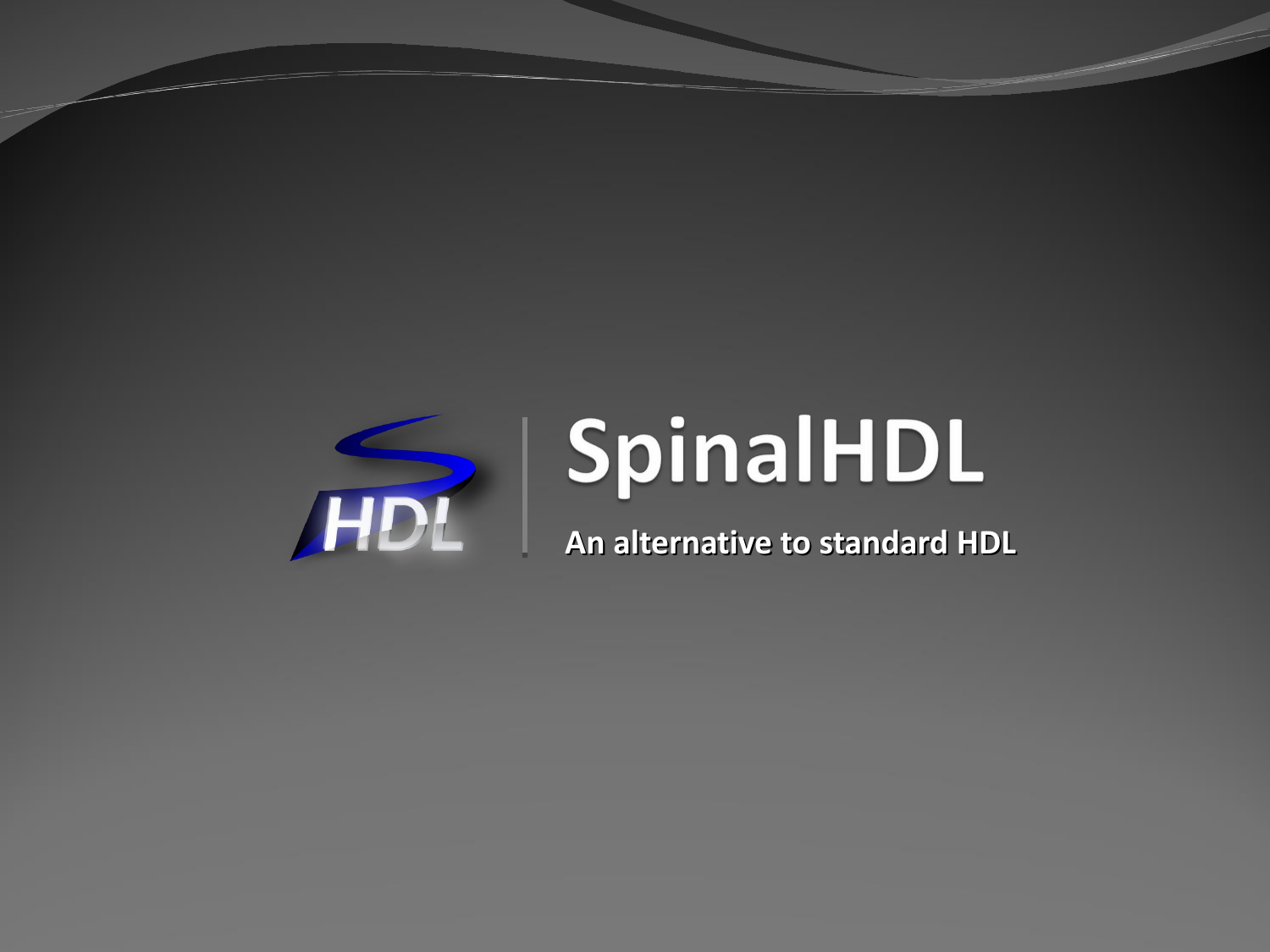# Summary

- Language introduction / flow
- Simple examples
- Advanced examples
- Meta-hardware description examples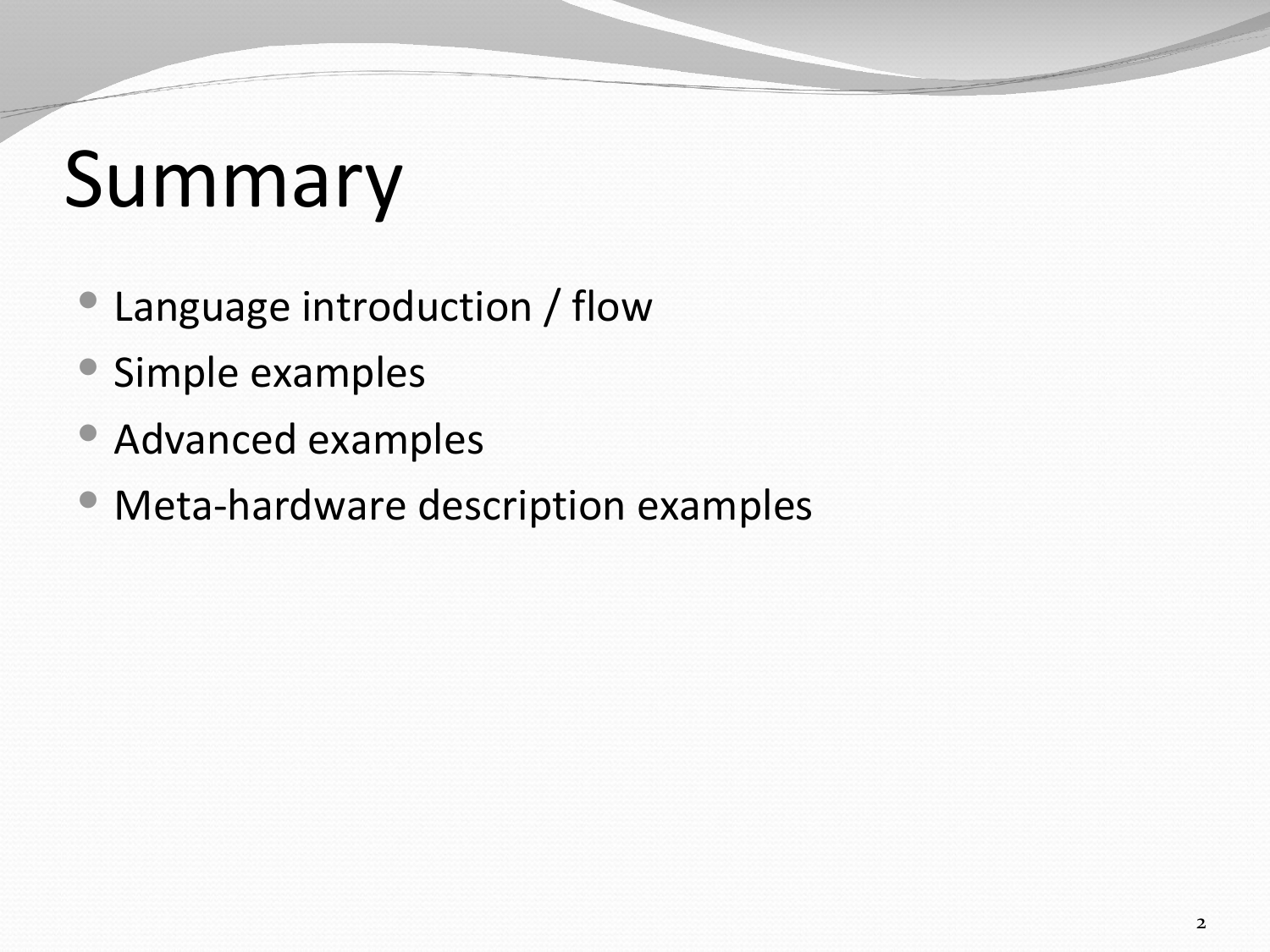## Language introduction

- Open source , started in december 2014
- Focus on RTL description
- Thinked to be interoperable with existing tools
	- It generate VHDL/Verilog files
	- It can integrate VHDL/Verilog IP as blackbox
- Abstraction level :
	- You can design things similary to VHDL/Verilog
	- If you want to, you can use many abstraction utils and also define new ones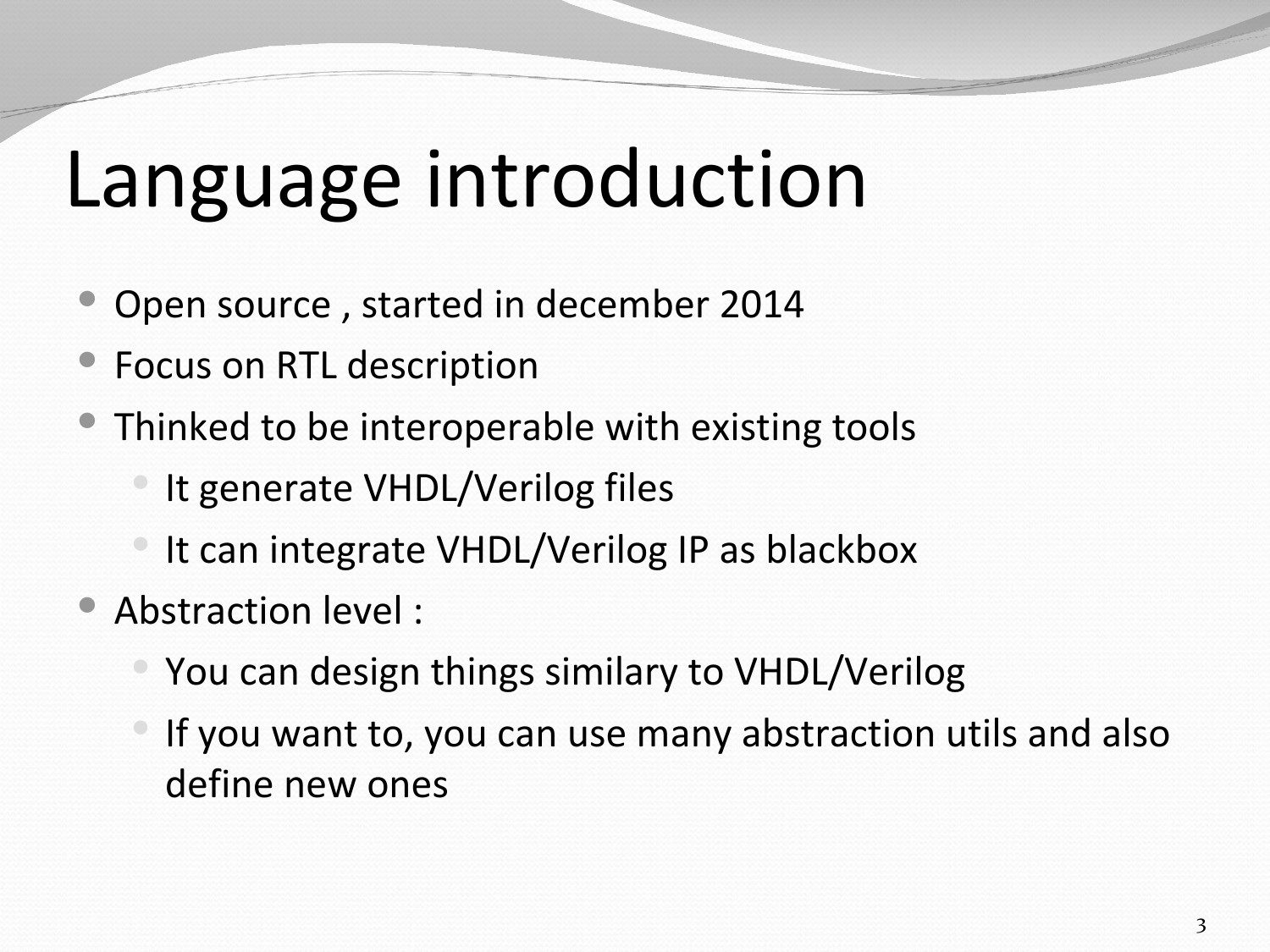### Language flow

- 1. Describe your RTL
- 2. Generate the VHDL/Verilog
- 3. Simulate and synthesize

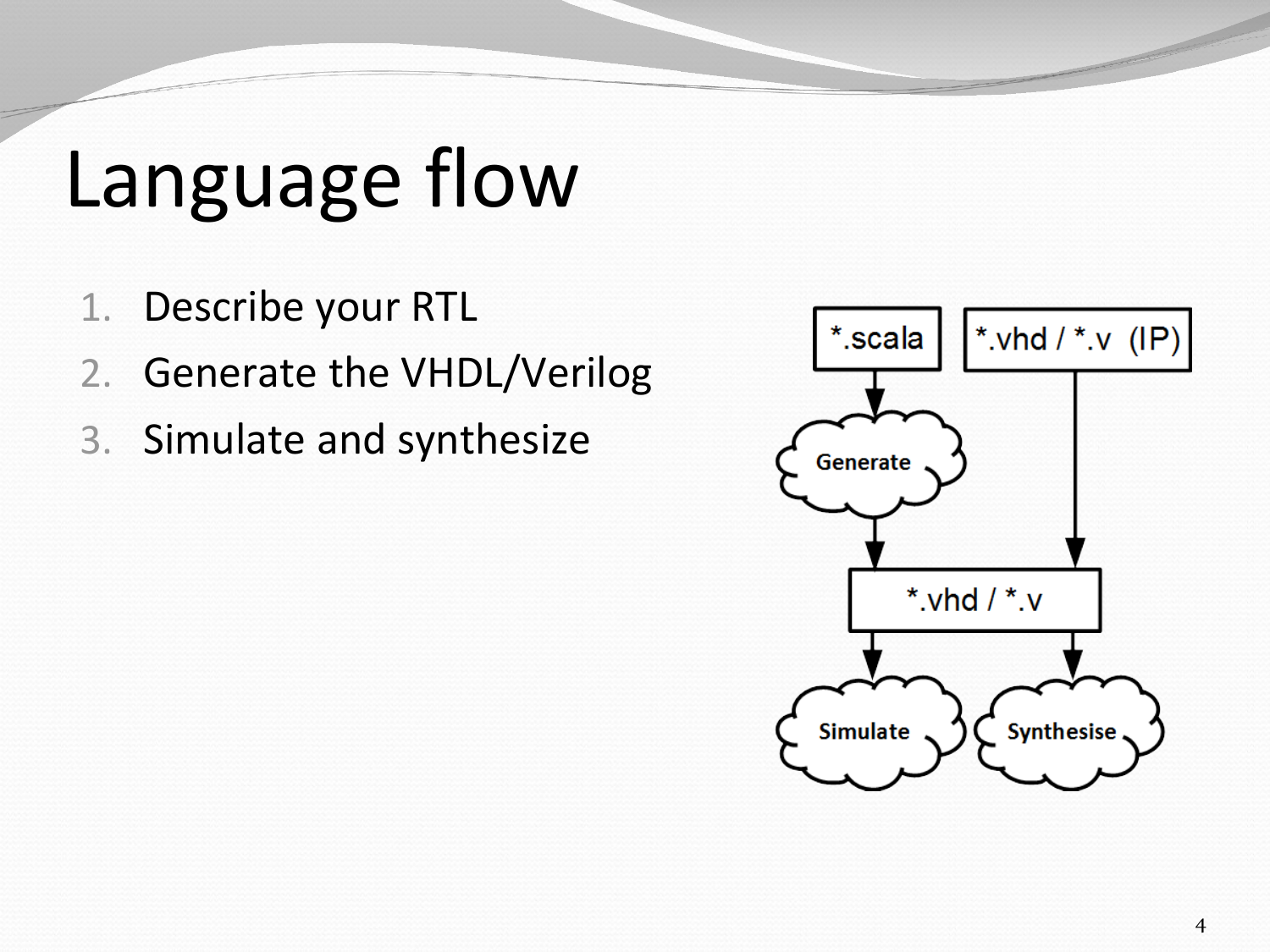## Some points about Spinal

- There is no logic overhead in the generated code. (I swear !)
- Spinal HDL is a RTL language. But the generated VHDL/Verilog is simulatable with all standards EDA tools.
- The component hierarchy and all names are preserved during the VHDL/Verilog generation.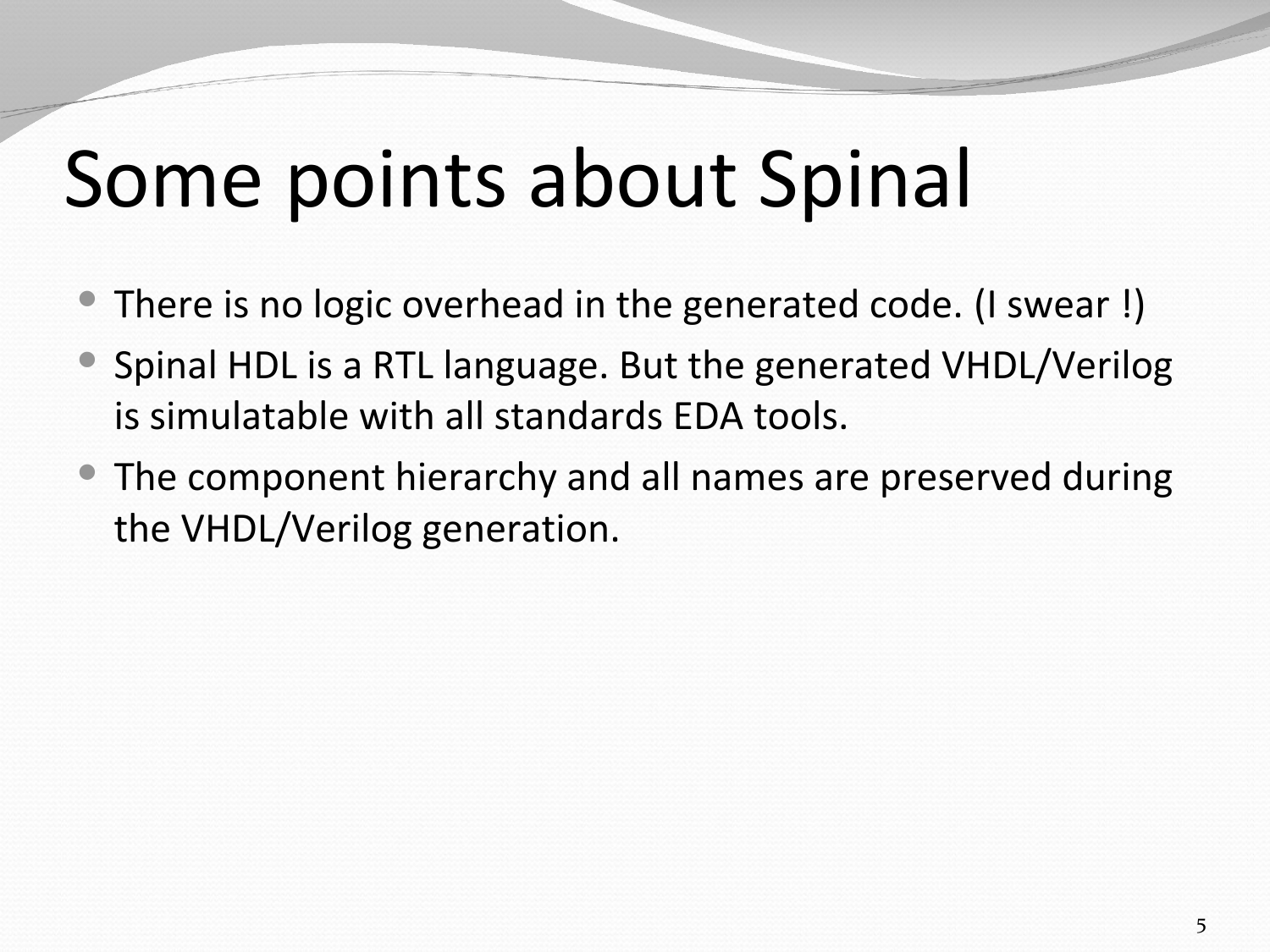# Keywords

- Types :
	- Bool / Bits / UInt / SInt / SpinalEnum
	- Bundle / Vec
- Hierarchy :
	- Component
	- Area
- Misc :
	- Reg / RegInit
	- in / out / master / slave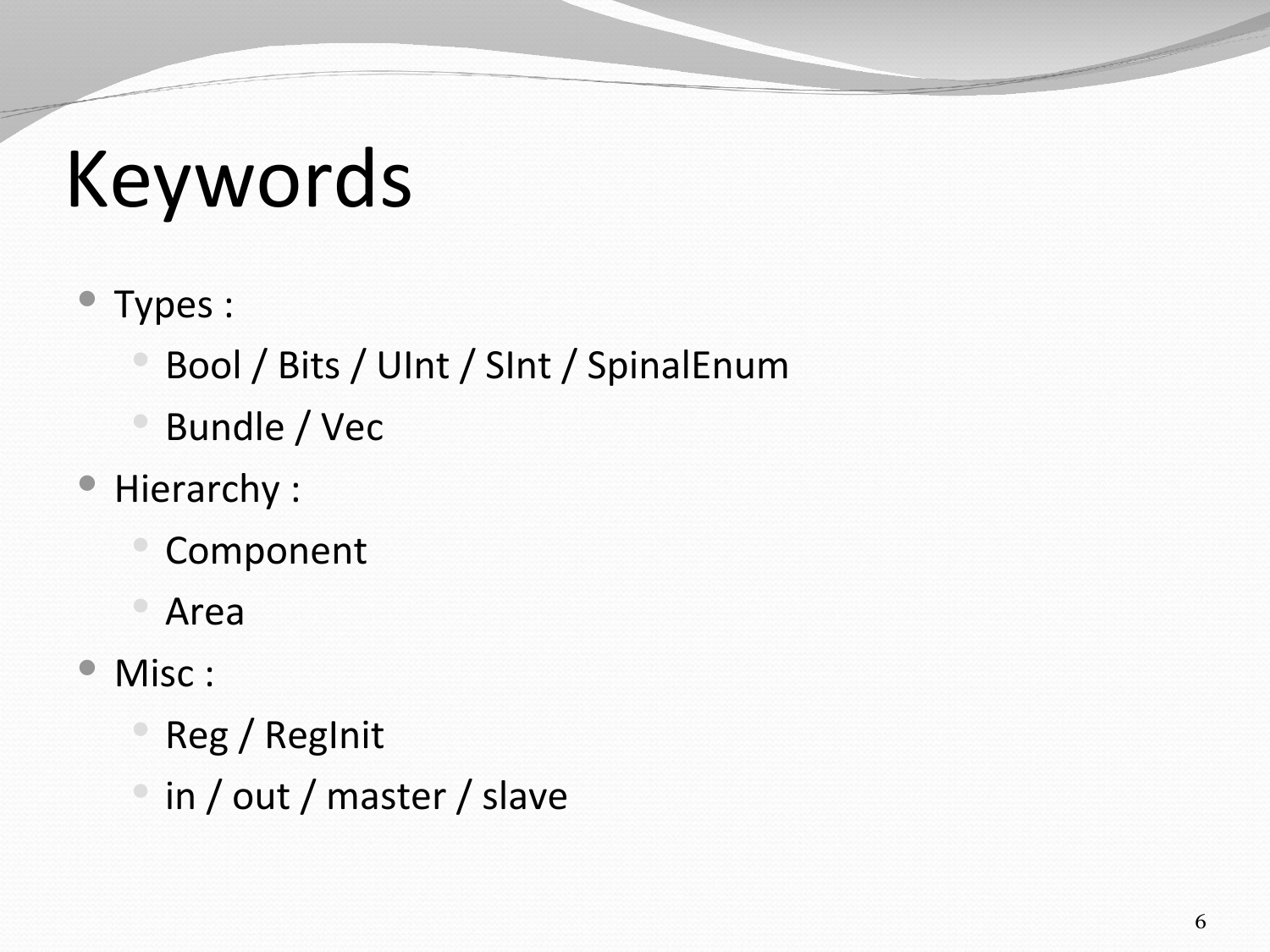### Simple examples











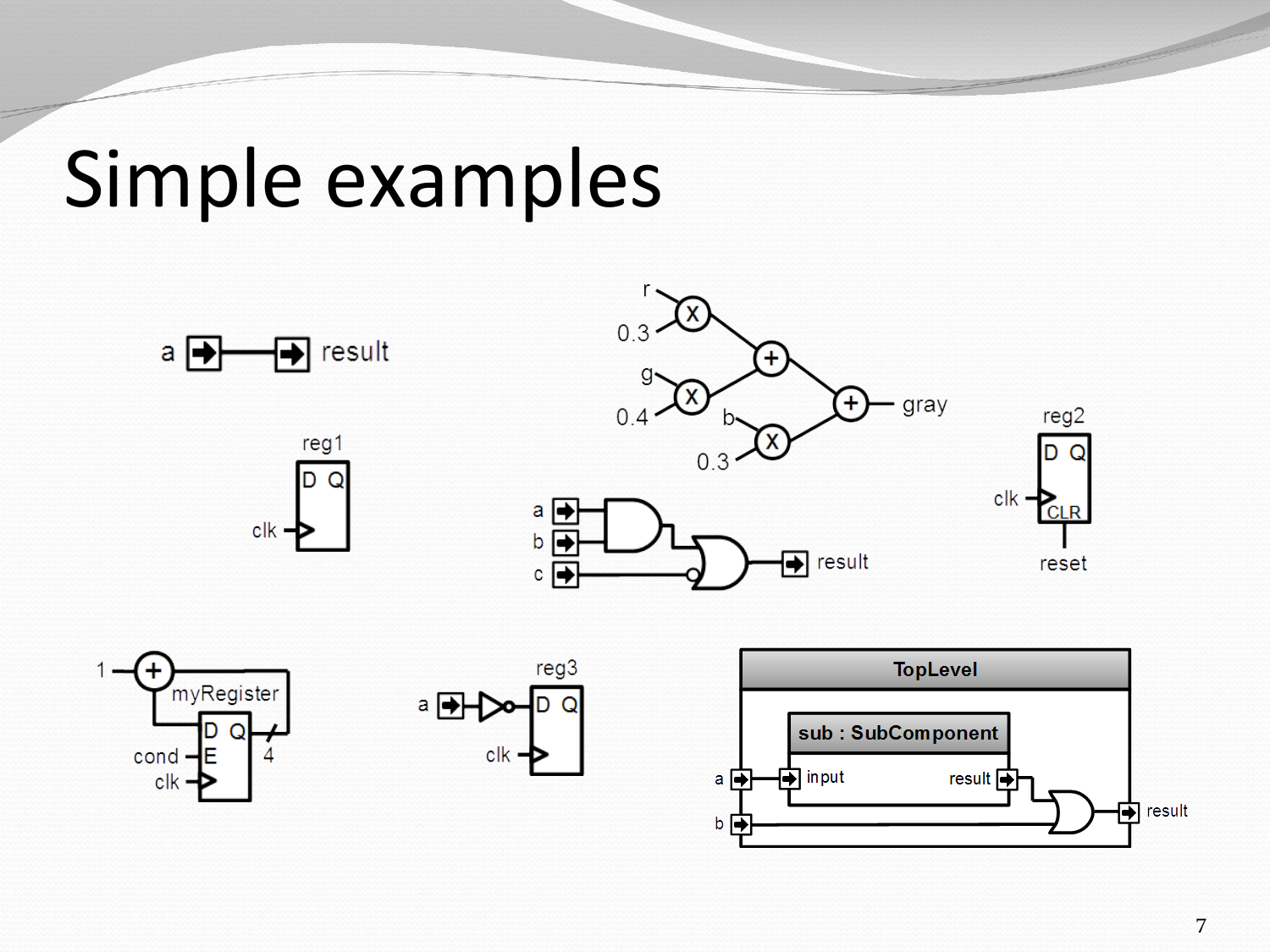### A simple component

```
class MyComponent extends Component {
   val io = new Bundle {
    \theta val a = in Bool
     val result = out Bool
   }
   io.result := io.a
                              a \overline{\bigoplus}\bigoplus result
}
```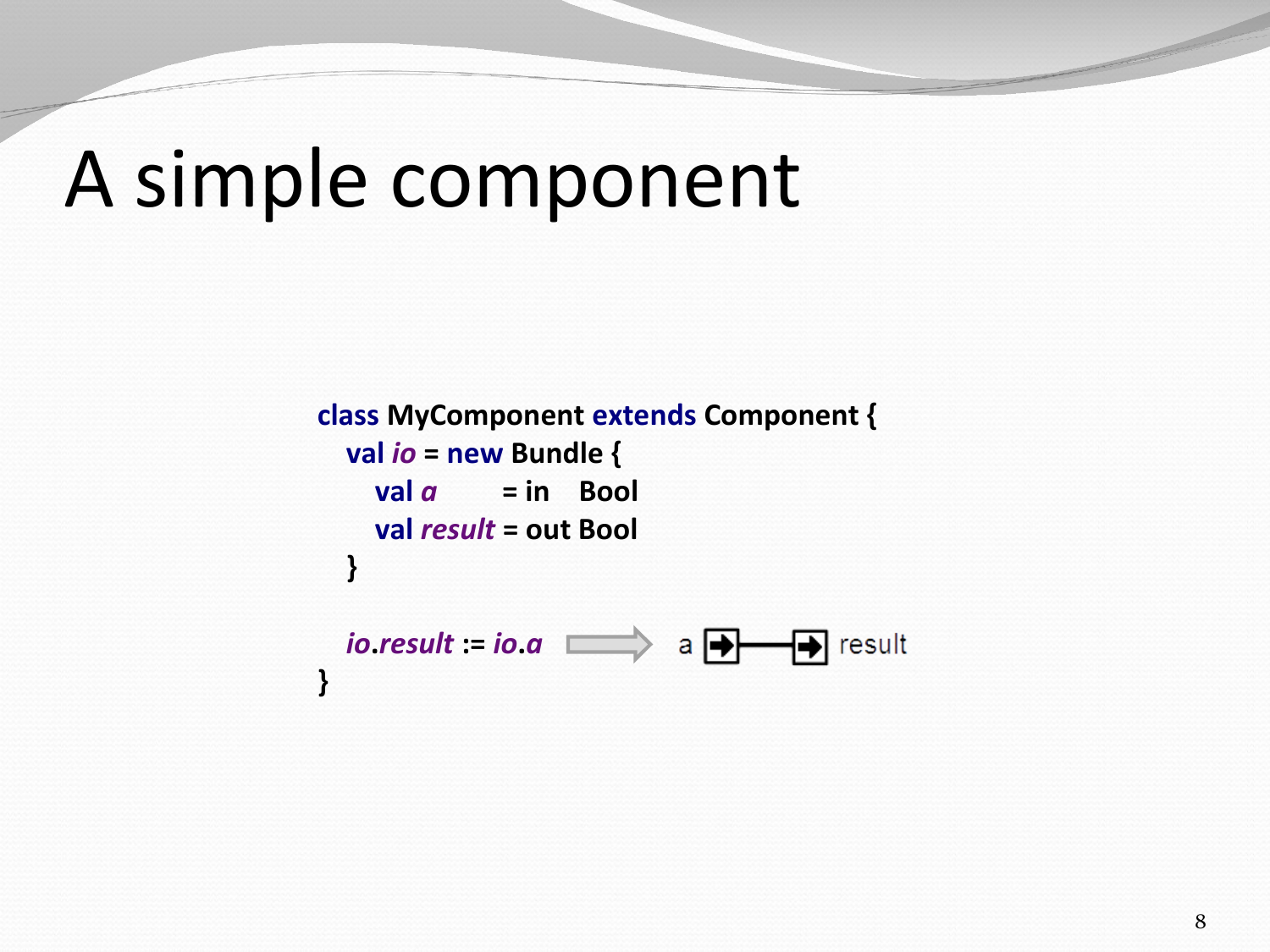## Combinatorial logic

```
class MyComponent extends Component {
   val io = new Bundle {
     \theta val a = in Bool
     \mathbf{v}al \mathbf{b} = in Bool
     val c = in Bool
      val result = out Bool
    }
                                                          a \mid \rightarrow io.result := (io.a & io.b) | (!io.c)
                                                          b \rightarrow\Rightarrow result
}
```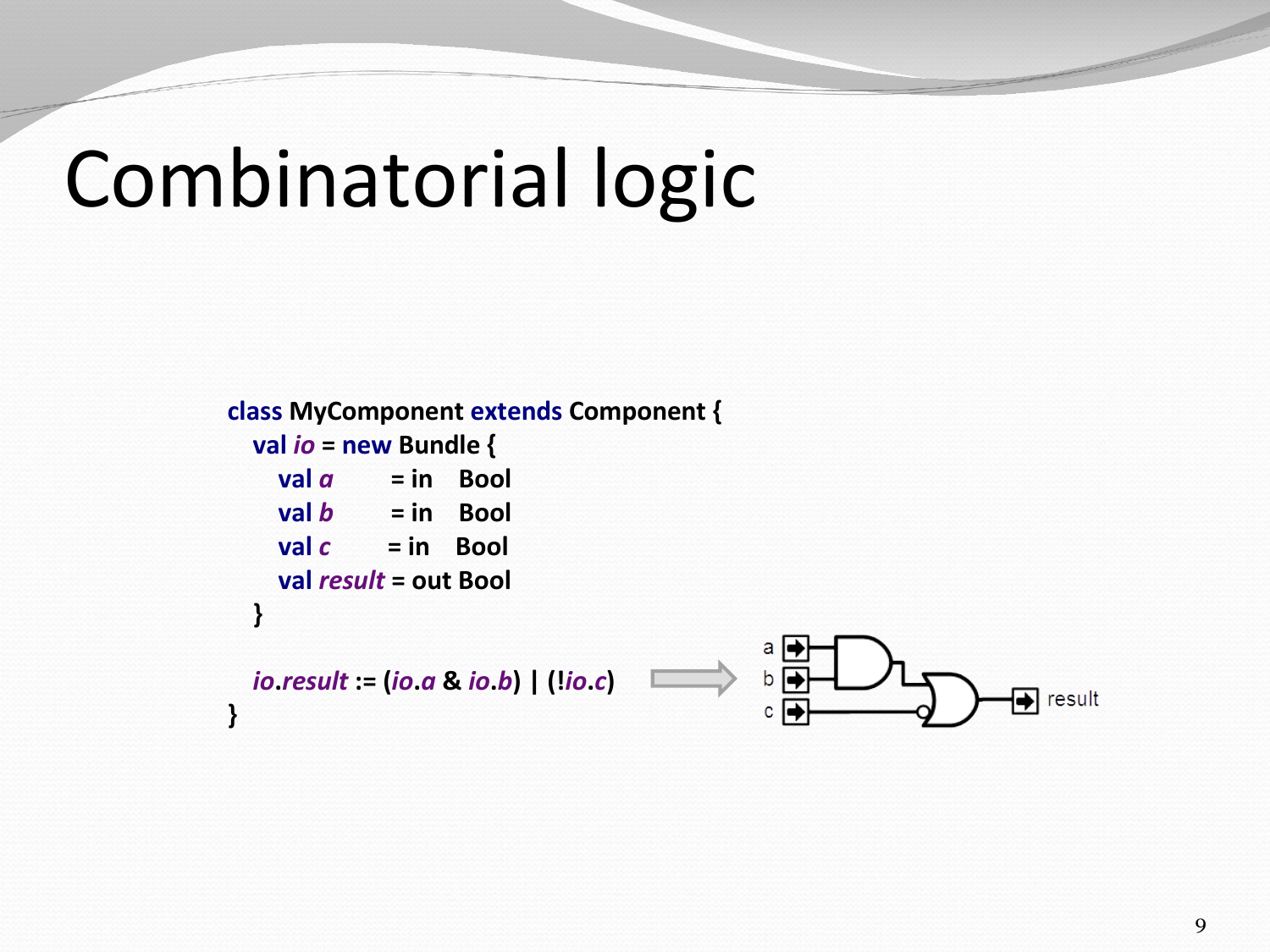# Signals

**class MyComponent extends Component { val** *io* **= new Bundle {**  $\mathbf{v}$ al *a*  $\mathbf{v}$  = in Bool  $val b = in$  Bool  $val c = in Bool$  **val** *result* **= out Bool } val** *a\_and\_b* **=** *Bool* a and b  *a\_and\_b := io***.***a* **&** *io***.***b* a∣⊨  $b \Box$  $\rightarrow$  result **val** *not\_c* **= !** *io***.***c*  $c \mid d$  *io***.***result* **:=** *a\_and\_b* **|** *not\_c* **}**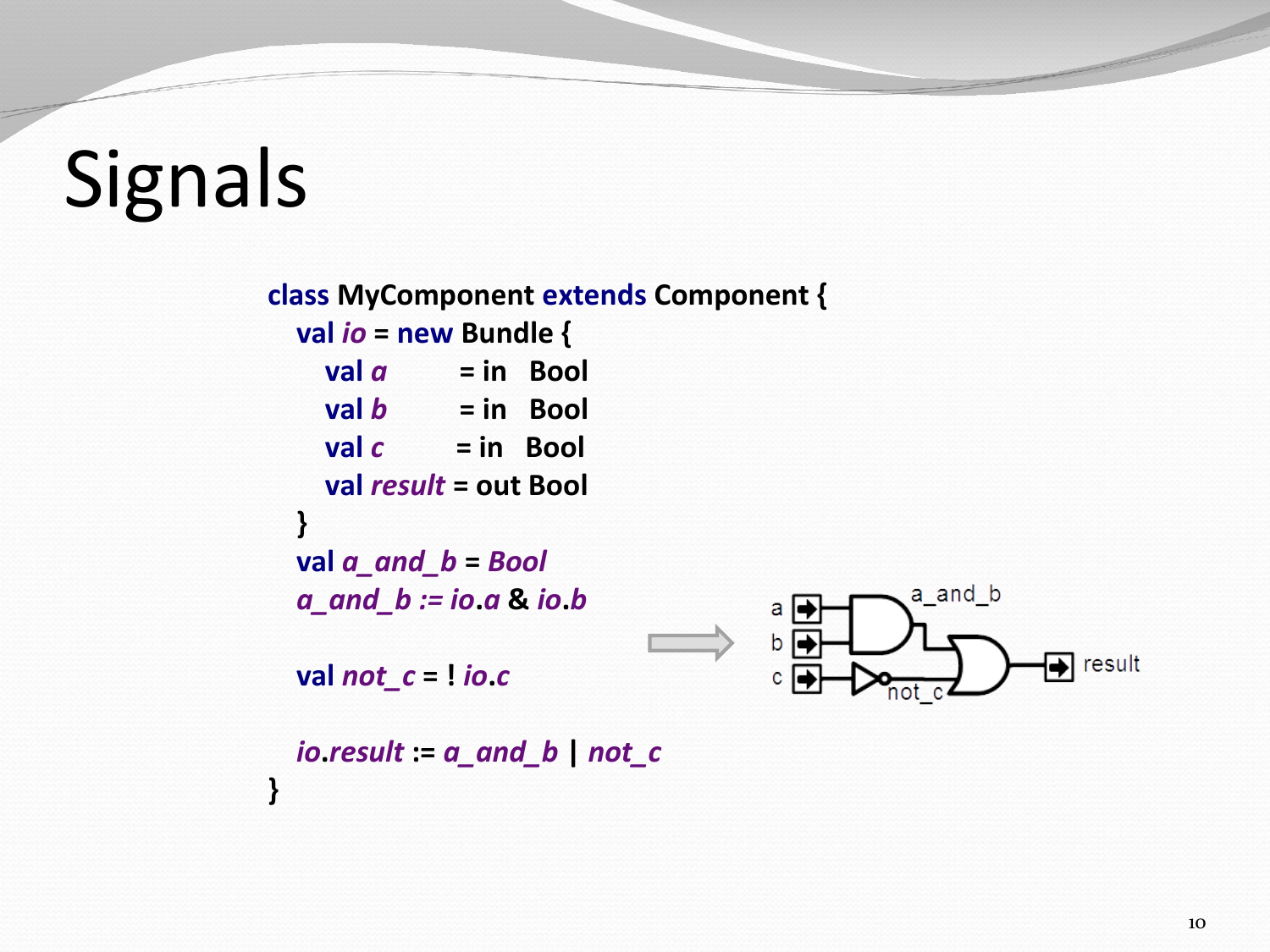### Generated VHDL

```
class MyComponent extends Component {
   val io = new Bundle {
     \theta z a a \theta <b>a a a a a a a a a a a a a a a a a a a a a a a a a a a a a a a a a
     v = h \neq b \neq in Bool
     val c = in Bool
      val result = out Bool
   }
   val a_and_b = io.a & io.b
  val not c = lio.c
   io.result := a_and_b | not_c
}
```

```
entity MyComponent is
   port(
     io_a : in std_logic;
     io_b : in std_logic;
     io_c : in std_logic;
     io_result : out std_logic 
   );
end MyComponent;
```
**architecture arch of MyComponent is signal a\_and\_b : std\_logic; signal not\_c : std\_logic; begin io\_result <= (a\_and\_b or not\_c); a\_and\_b <= (io\_a and io\_b);** not  $c \leq (not i o c);$ **end arch;**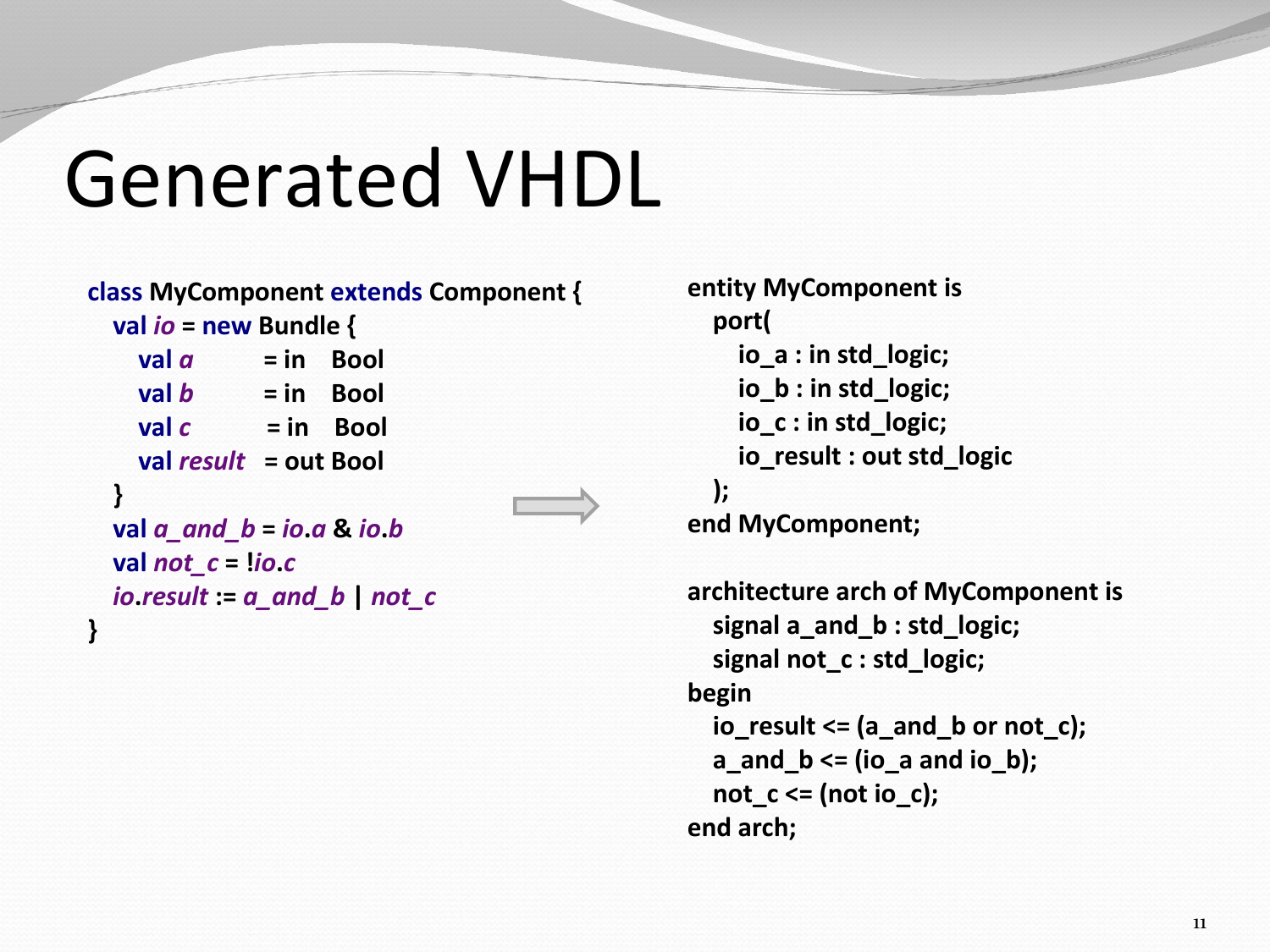### Registers

**class MyComponent extends Component { val** *io* **= new Bundle { val** *a* **= in Bool** reg1  **} val** *reg1* **=** *Reg***(Bool)**  $c$ <sub>k</sub> $$ reg2 D.  **val** *reg2* **=** *Reg***(Bool) init (***False***)** clk **→ CLR val** *reg3* **=** *Reg***(Bool)** reset *reg3* **:= !** *io***.***a* reg3 **}**  $a \rightarrow$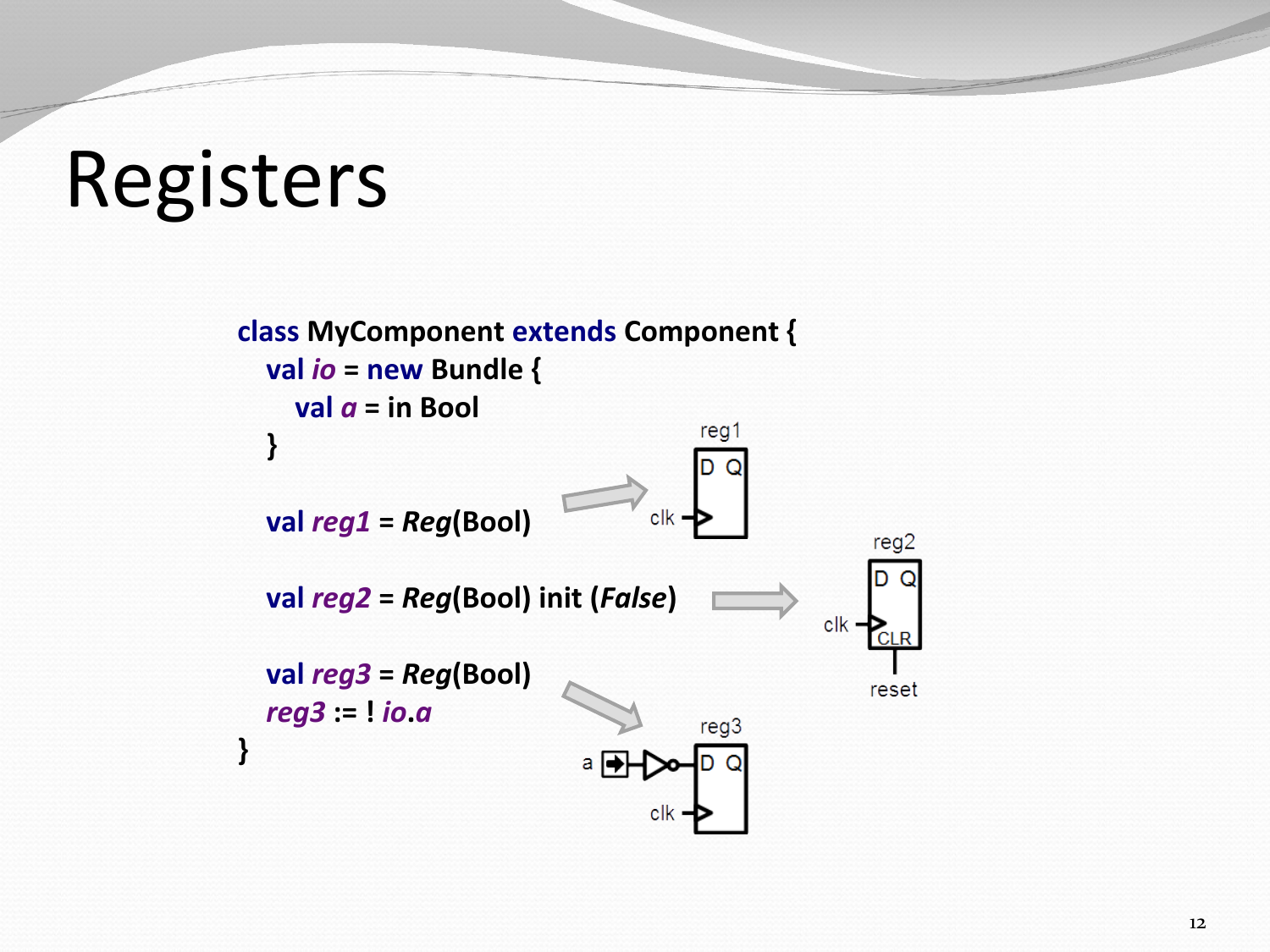## No more Process/Always blocks



*mySignal* **:=** *True*

 *myRegister* **:=** *myRegister* **+ 1**

*myRegisterWithReset* **:=** *myRegisterWithReset* **+ 1**

*mySignal* **:=** *False*

*when***(***cond***) {**

**}**

**val** *myRegisterWithReset* **=** *Reg***(UInt(4 bits)) init(0)**

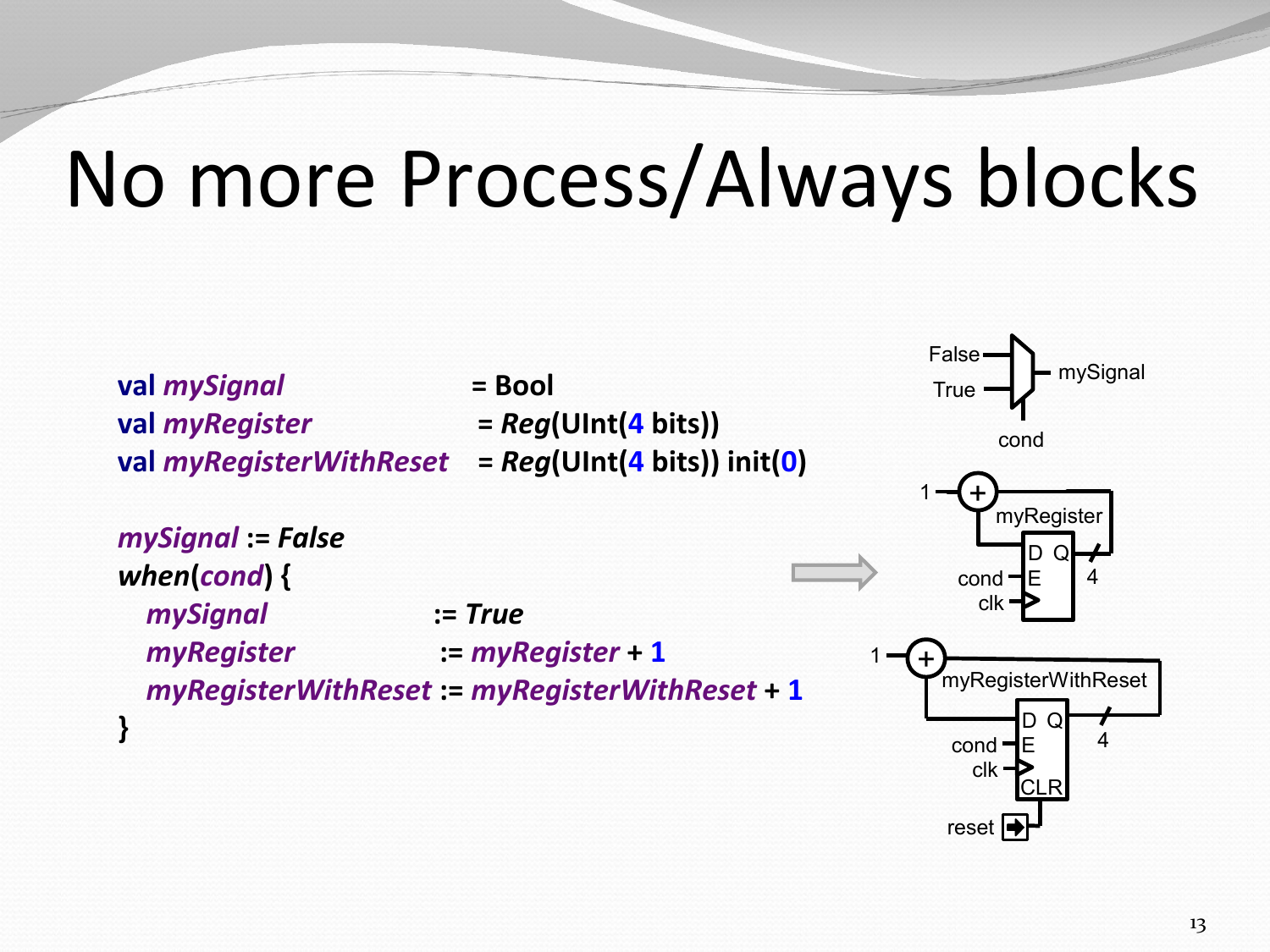### Component internal organisation

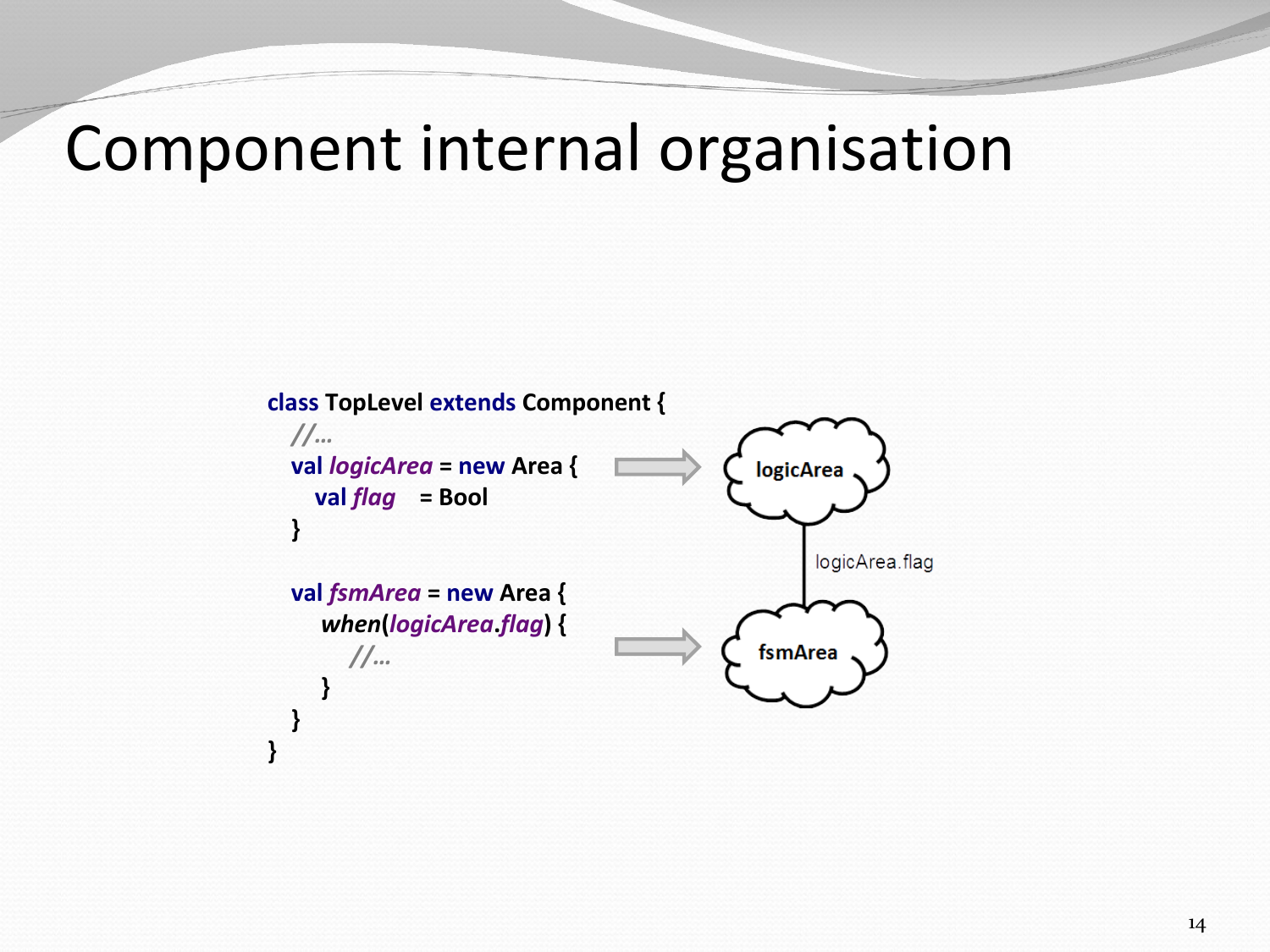### Component instance

```
class SubComponent extends Component{
   val io = new Bundle {
     val input = in Bool
     val result = out Bool
 }
 ...
                                                                         TopLevel
}
                                                              sub: SubComponent
class TopLevel extends Component {
   val io = new Bundle {
                                                            中 input
                                                                               result \overline{\Rightarrow}a \rightarrow\theta val a = in Bool
                                                                                                       result
    val b = in Bool
                                                    b \rightarrow val result = out Bool
 }
```

```
 val sub = new SubComponent
```

```
 sub.io.input := io.a
 io.result := sub.io.result | io.b
```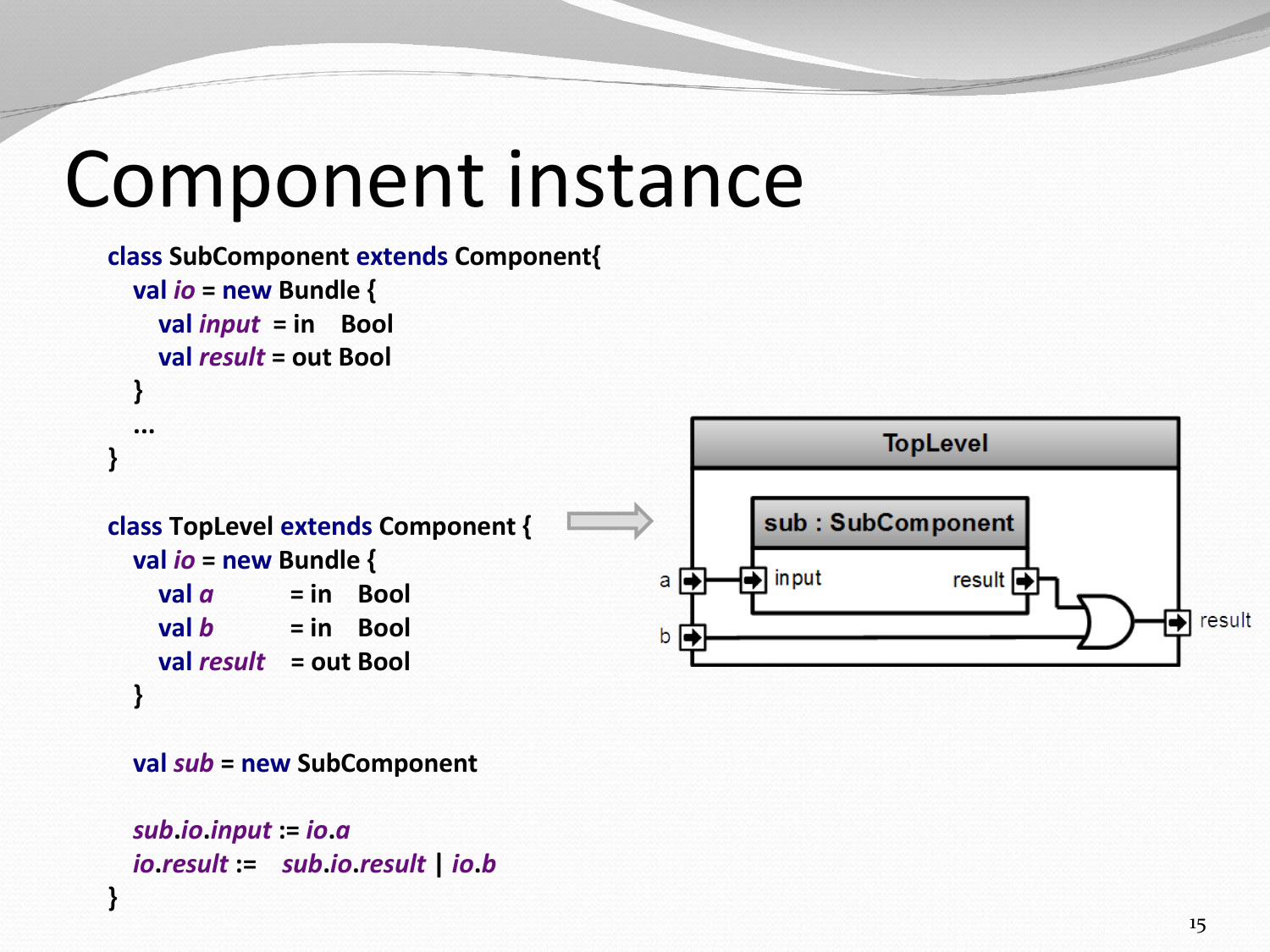```
UInt, Vec, When
```

```
class MyComponent extends Component {
   val io = new Bundle {
     val conds = in Vec(Bool,2)
     val result = out UInt(4 bits)
   }
```

```
 when
(io
.conds
(
0)){
 io
.result := 
2
 when
(io
.conds
(
1)){
 io
.result := 
1
    }
   } otherwise {
 io
.result := 
0
  }
```
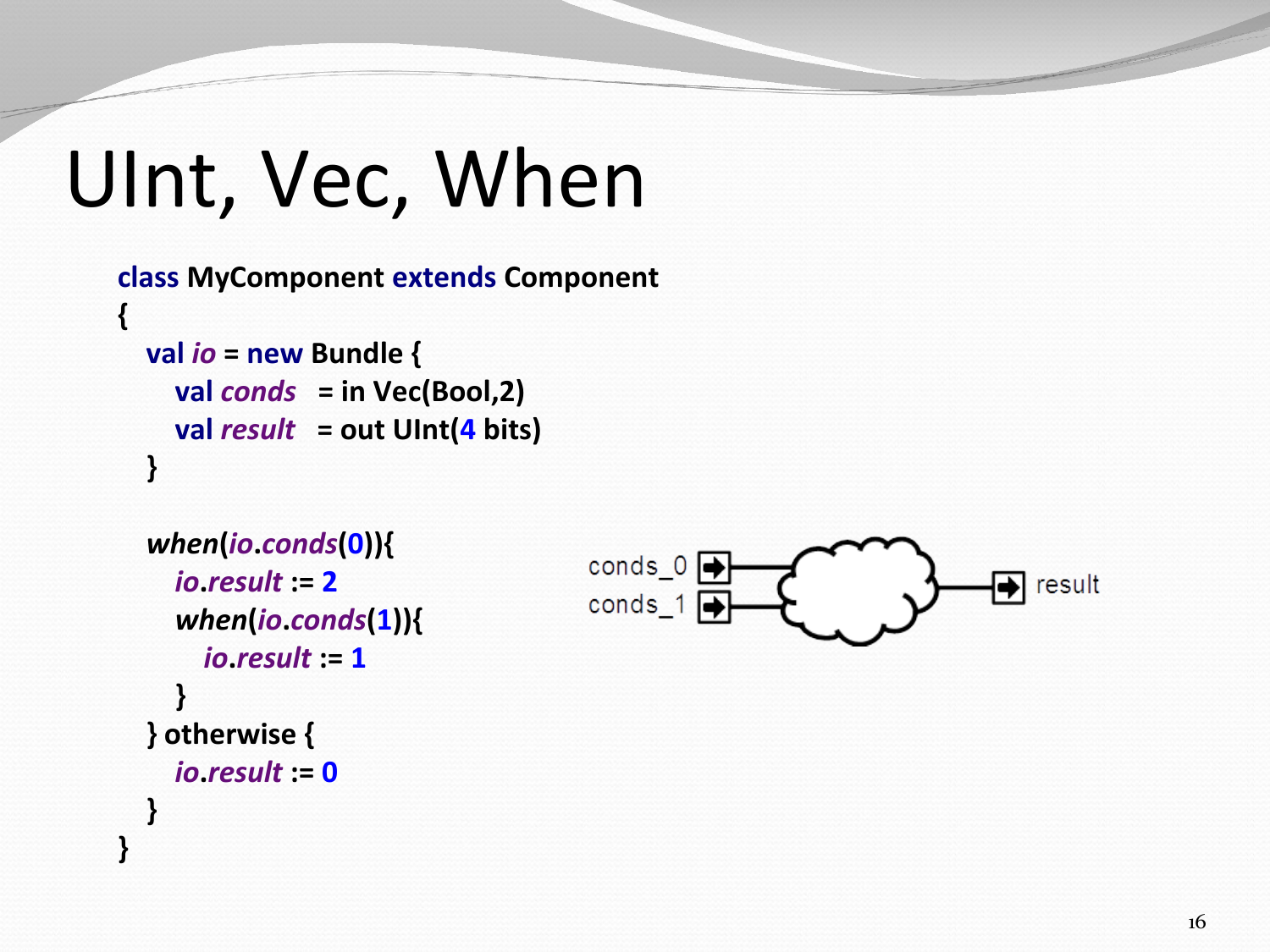### Enum, Switch

```
object MyEnum extends SpinalEnum {
  val state0, state1 = newElement()
}
```

```
class MyComponent extends Component {
  val state = Reg(MyEnum) init(MyEnum.state0)
```

```
 switch(state) {
   is(MyEnum.state0) {
```

```
 }
 is(MyEnum.state1) {
```

```
 }
    default{
```
 **}**

 **}**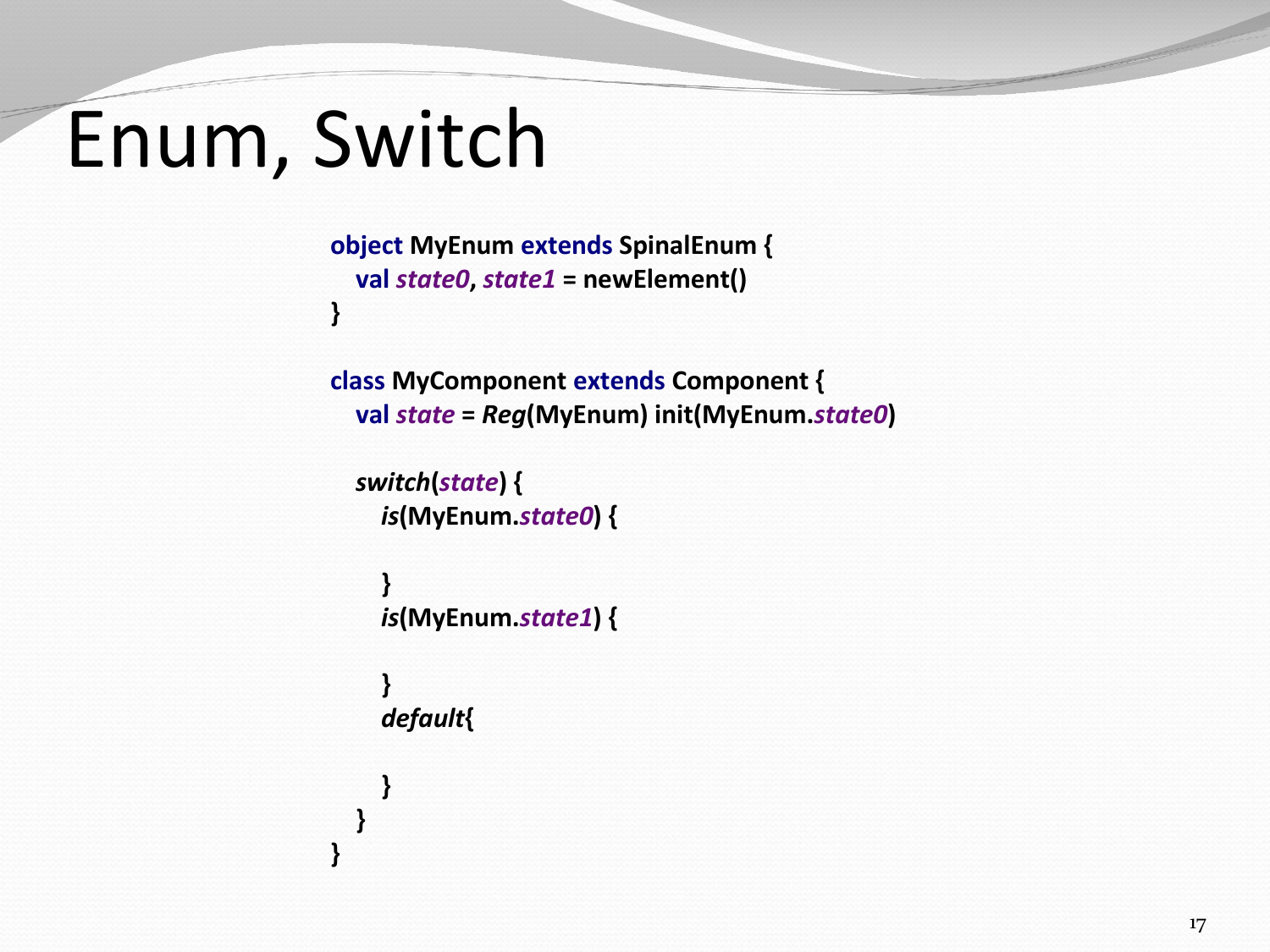### For, Variable, Generics

```
class CarryAdder(size: Int) extends Component {
   val io = new Bundle {
     \alpha val \alpha = in UInt (size bits)
     \mathbf{v}al \mathbf{b} = in UInt (size bits)
      val result = out UInt (size bits) 
   }
```

```
 var c = False 
 for (i <- 0 until size) {
   val x = io.a(i)
   val y = io.b(i)
```

```
\iotaio.result(i) := x \wedge y \wedge c c \= (x & y) | (x & c) | (y & c); 
 }
```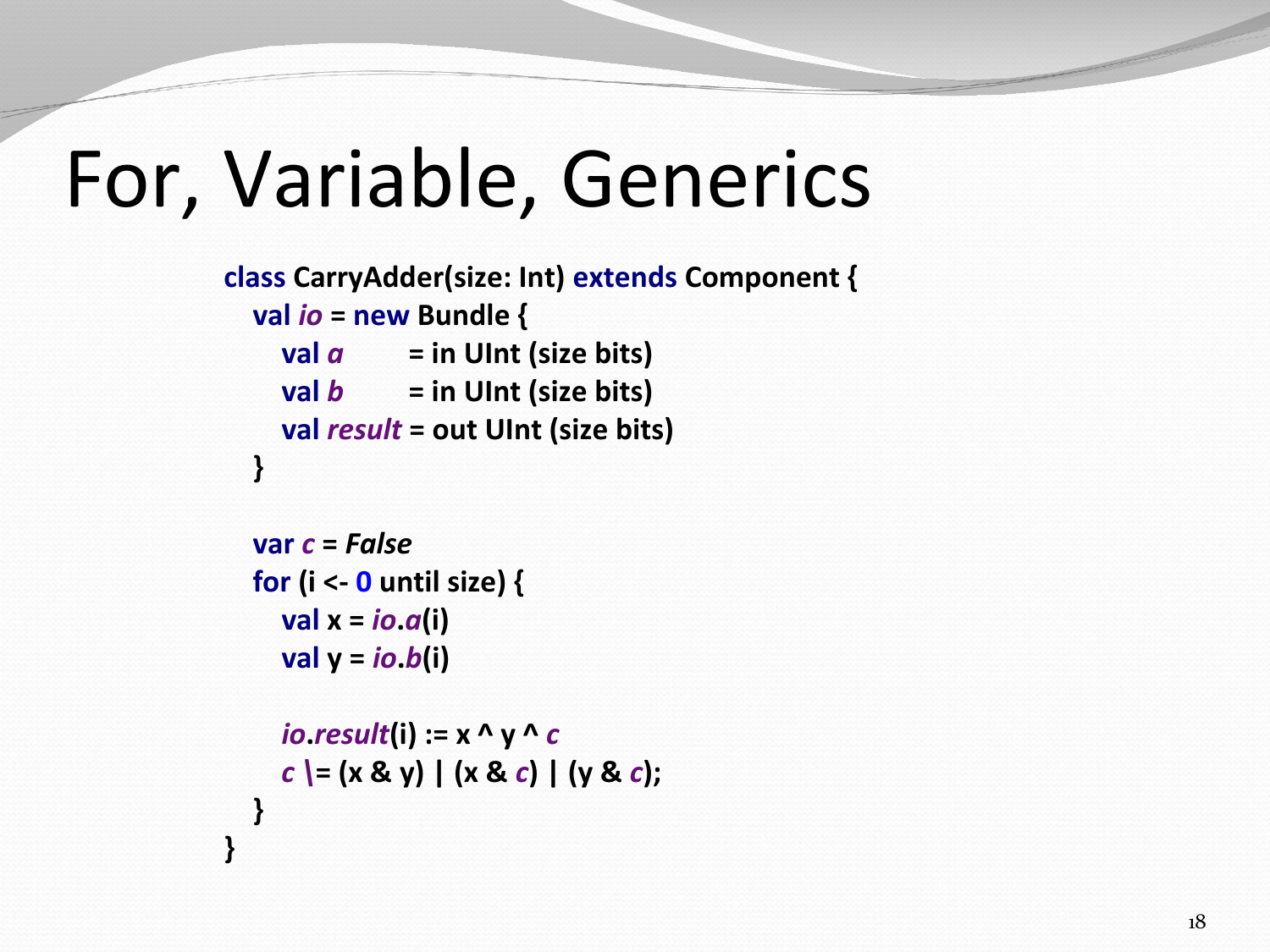# Latch/Loop

```
\boldsymbol{v}al a = Bool
 val result = Bool
 result := a | result //Loop detected
```


```
 val result = Bool 
 when(cond){ //result is not assigned in all cases => Latch detected 
   result := True
 }
```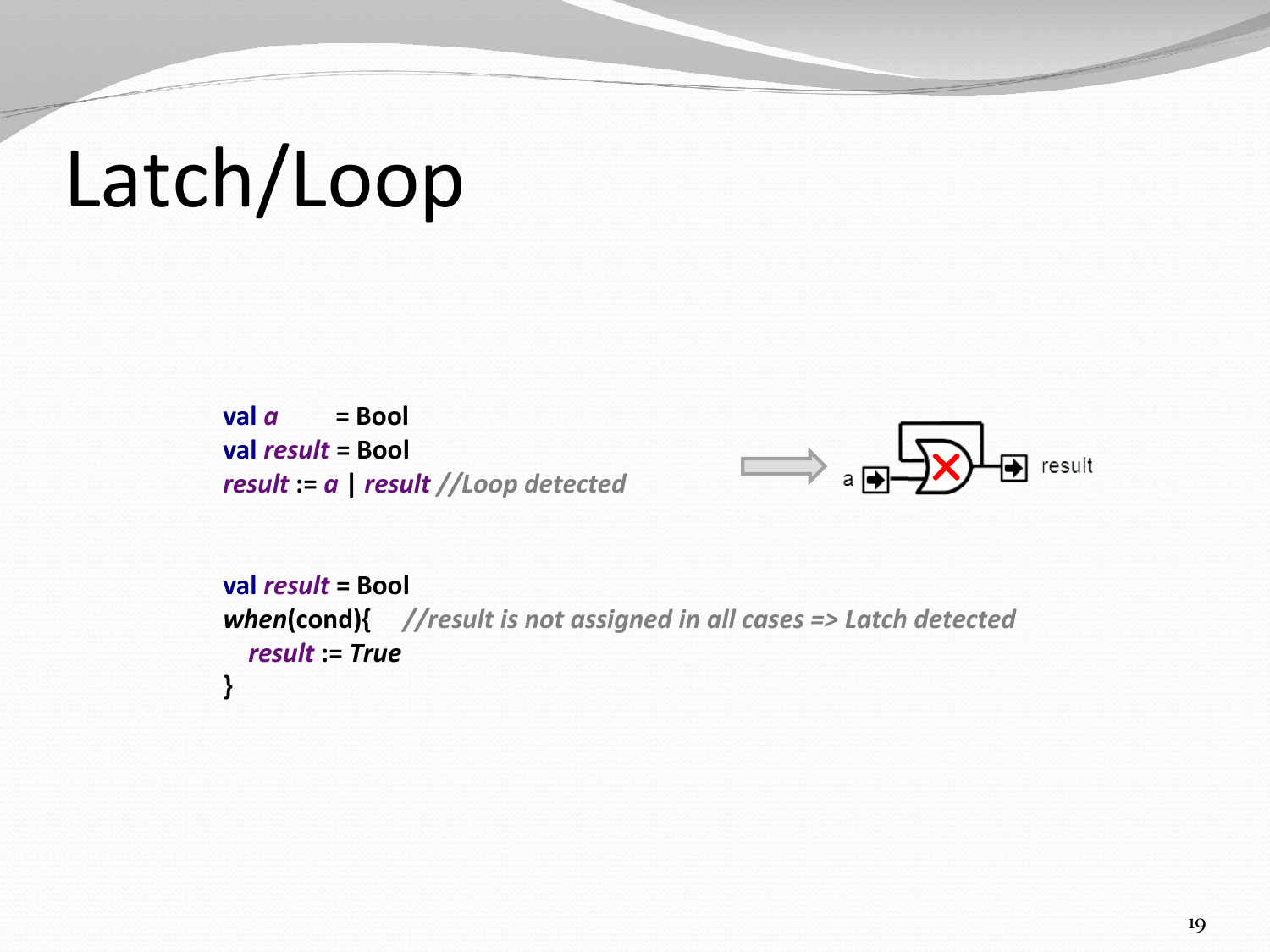### ClockDomains

```
class MyTopLevel extends Component {
   val io = new Bundle {
     val coreClk = in Bool
     val coreReset = in Bool
 }
```

```
 val coreClockDomain = ClockDomain(
    clock = io.coreClk,
    reset = io.coreReset,
    config = ClockDomainConfig(
      clockEdge = RISING,
      resetKind = ASYNC,
      resetActiveLevel = HIGH
 )
 )
                                                            myCoreClockedRegister
  val coreArea = new ClockingArea(coreClockDomain) {
    val myCoreClockedRegister = Reg(UInt(4 bit))
                                                         coreClk
    //...
 }
}
```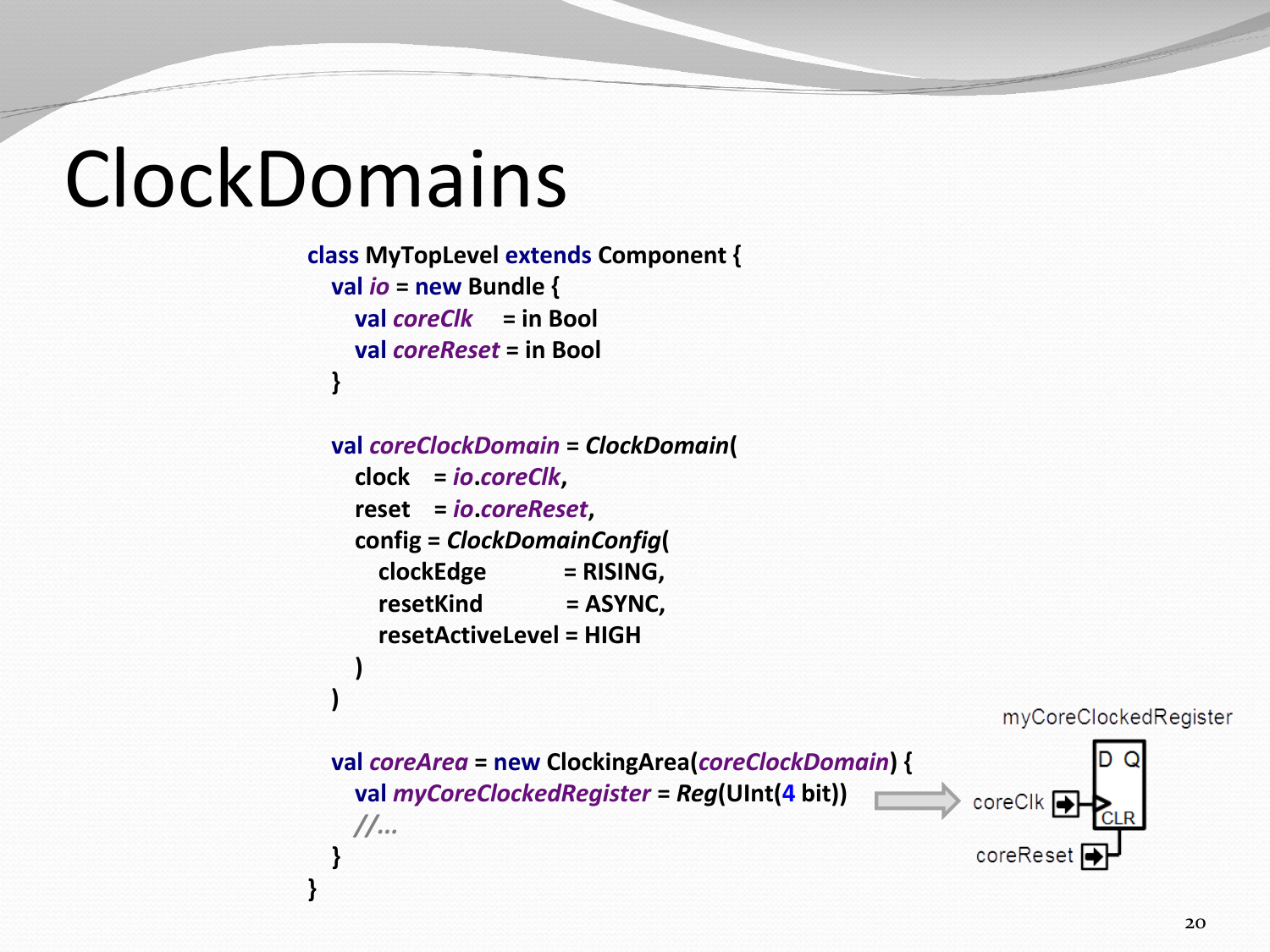### Memory

*//Memory of 1024 Bool* **val** *syncRam* **=** *Mem***(Bool, 1024) val** *asyncRam* **=** *Mem***(Bool, 1024)**

*//Write them syncRam***(5) :=** *True asyncRam***(5) :=** *True*

*//Read them* **val** *syncRam* **=** *mem***.readSync(6) val** *asyncRam* **=** *mem***.readAsync(4)**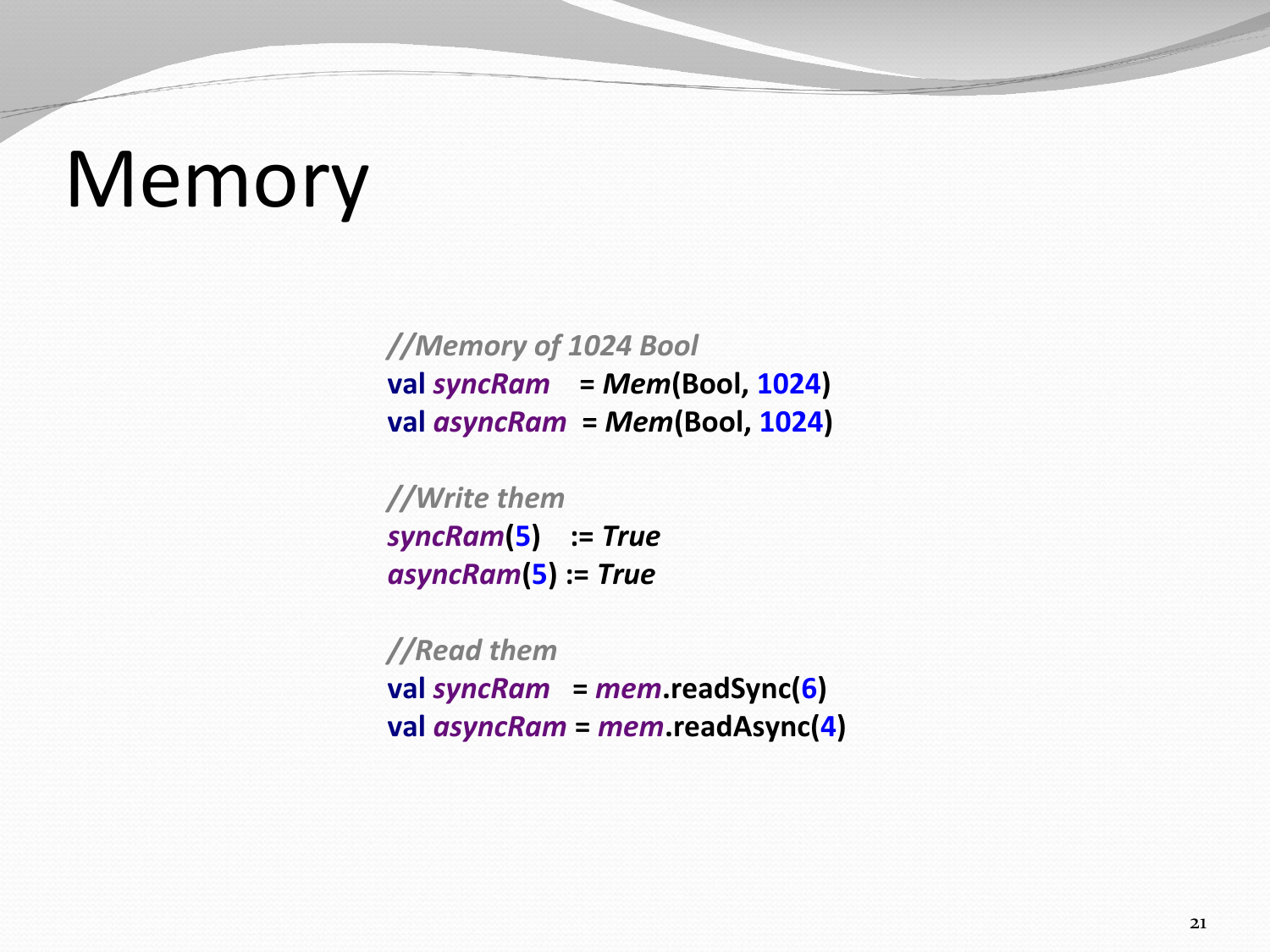### Function

*// Input RGB color* **val** *r***,***g***,***b* **= UInt(8 bits)**

*// Define a function to multiply a UInt by a scala Float value.* **def coefMul(value : UInt,by : Float) : UInt = (value \* U((255\*by).toInt,8 bits) >> 8)**

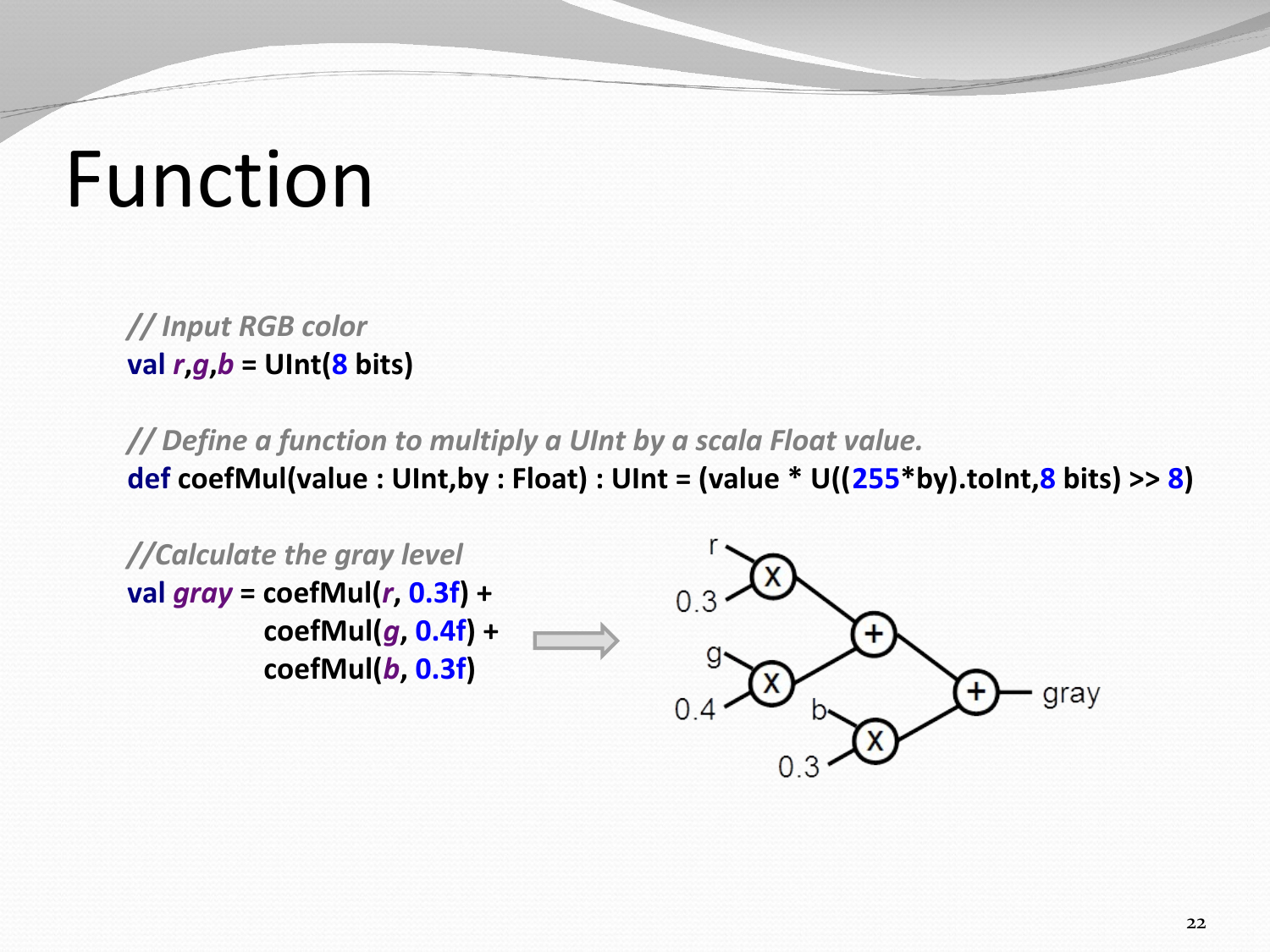### Function, User utils (1)

**case class Color(channelWidth: Int) extends Bundle { val** *r,g,b* **= UInt(channelWidth bits)**

```
 def +(that: Color): Color = {
   val result = Color(channelWidth)
```

```
 result.r := this.r + that.r
 result.g := this.g + that.g
 result.b := this.b + that.b
```

```
 return result
```
**}**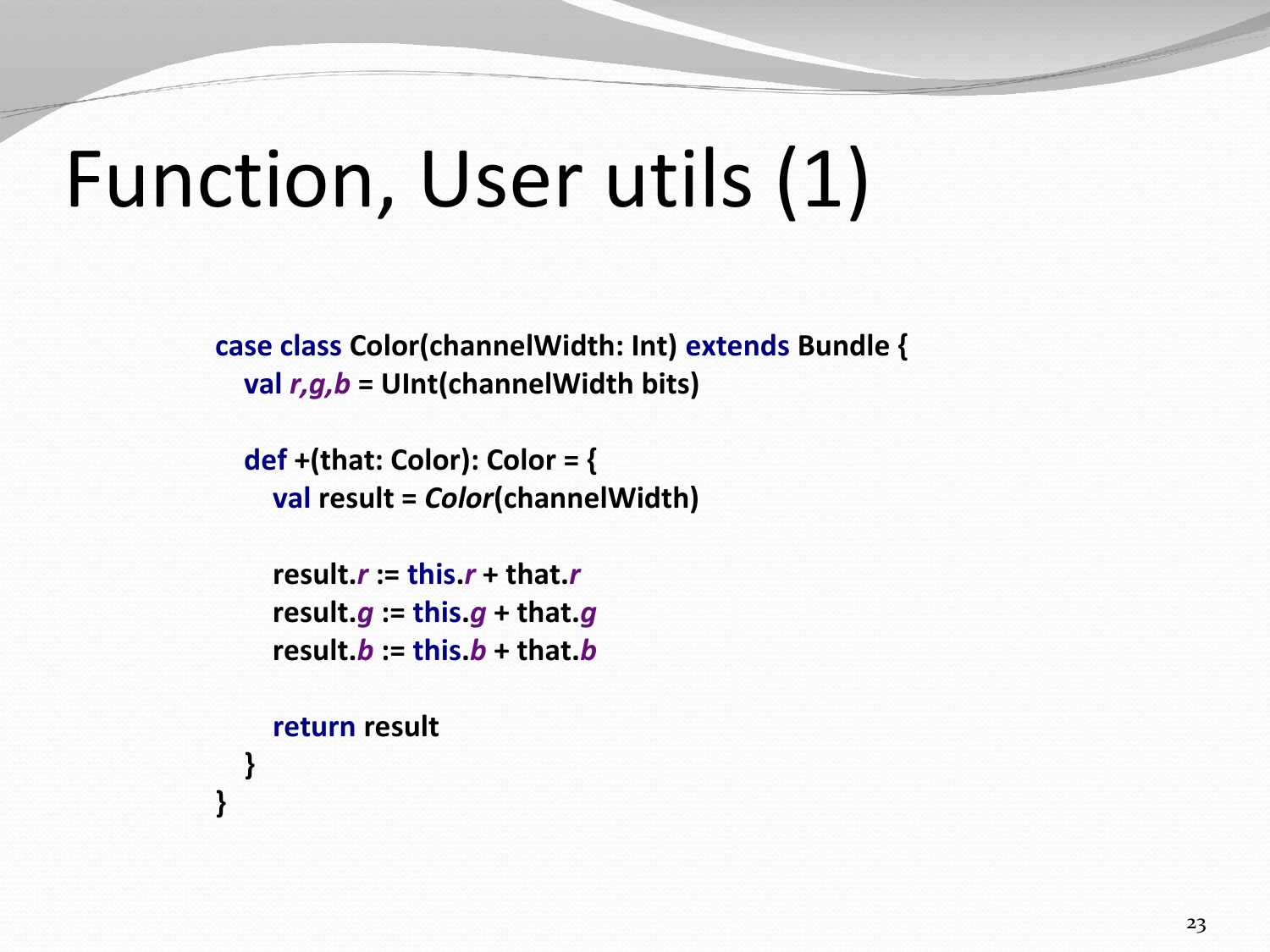### Function, User utils (2)

```
class ColorSumming(sourceCount : Int, channelWidth : Int) extends Component {
   val io = new Bundle {
     val sources = in Vec(Color(channelWidth), sourceCount)
     val result = out(Color(channelWidth))
   }
```
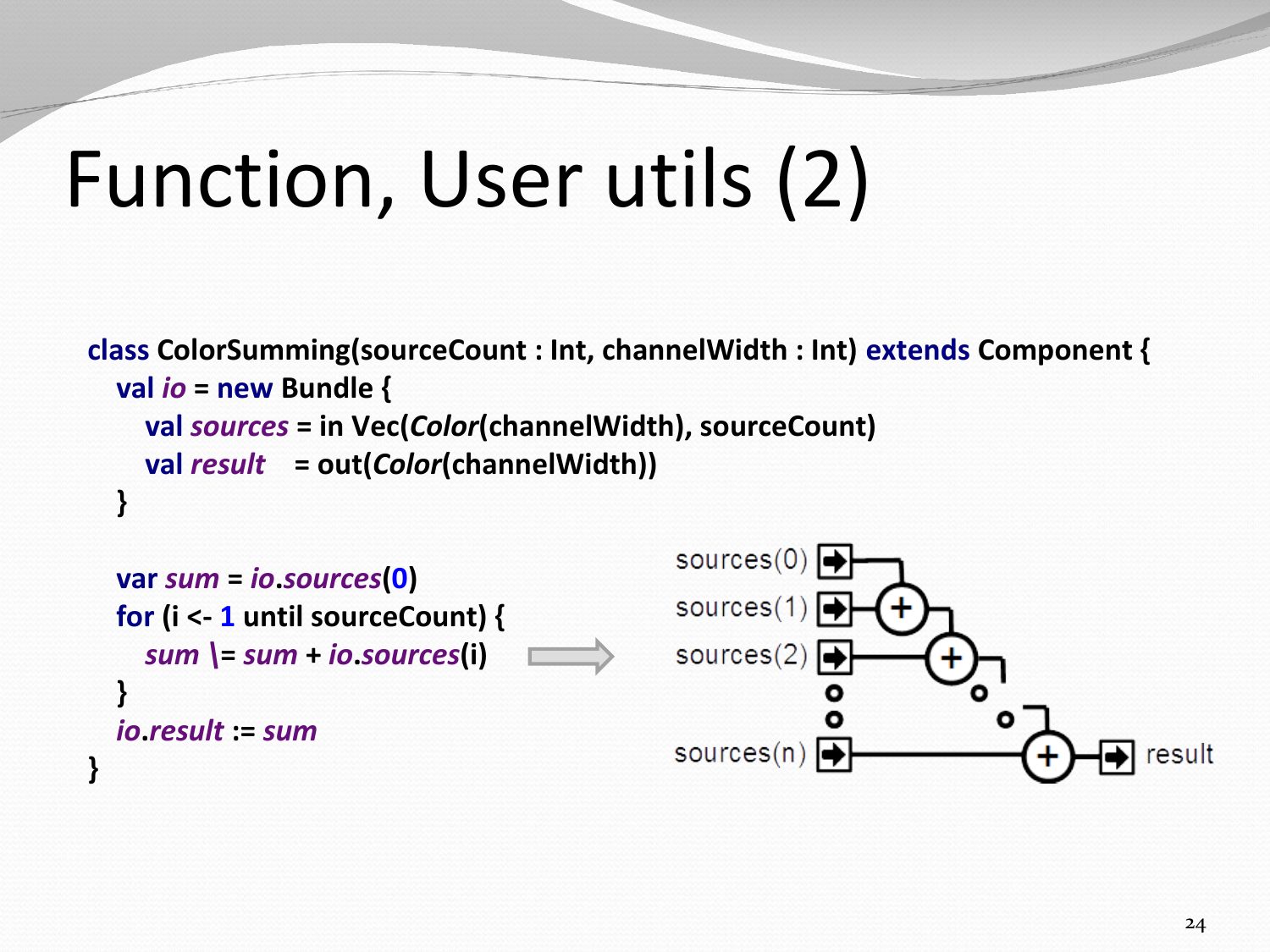### Advanced examples

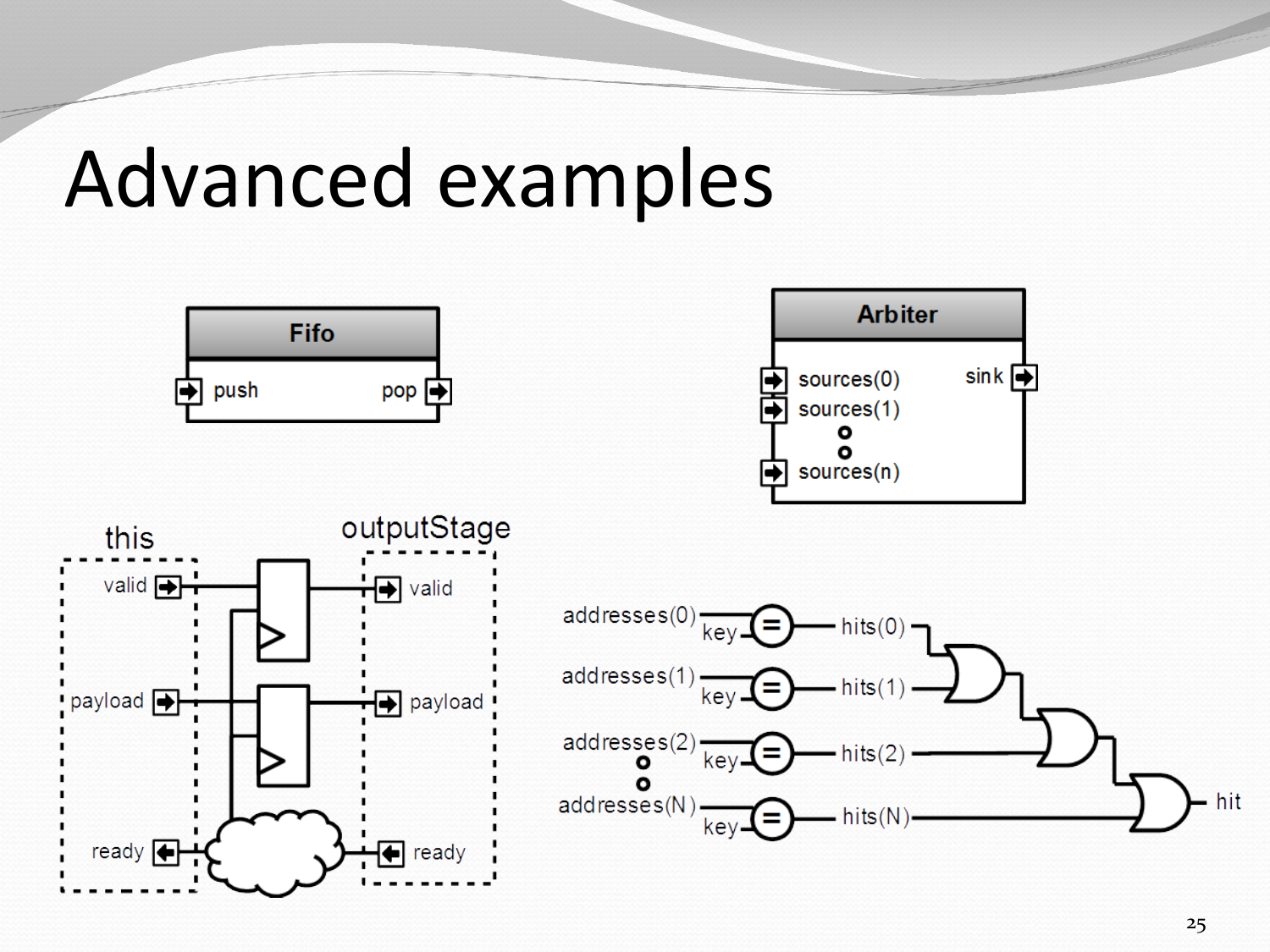### Functional programming

**val** *addresses* **= Vec(UInt(8 bits),4) val** *key* **= UInt(8 bits) val** *hits* **=** *addresses***.map(address => address ===** *key***)**  $val hit = hits.readuce((a,b) => a || b)$ 

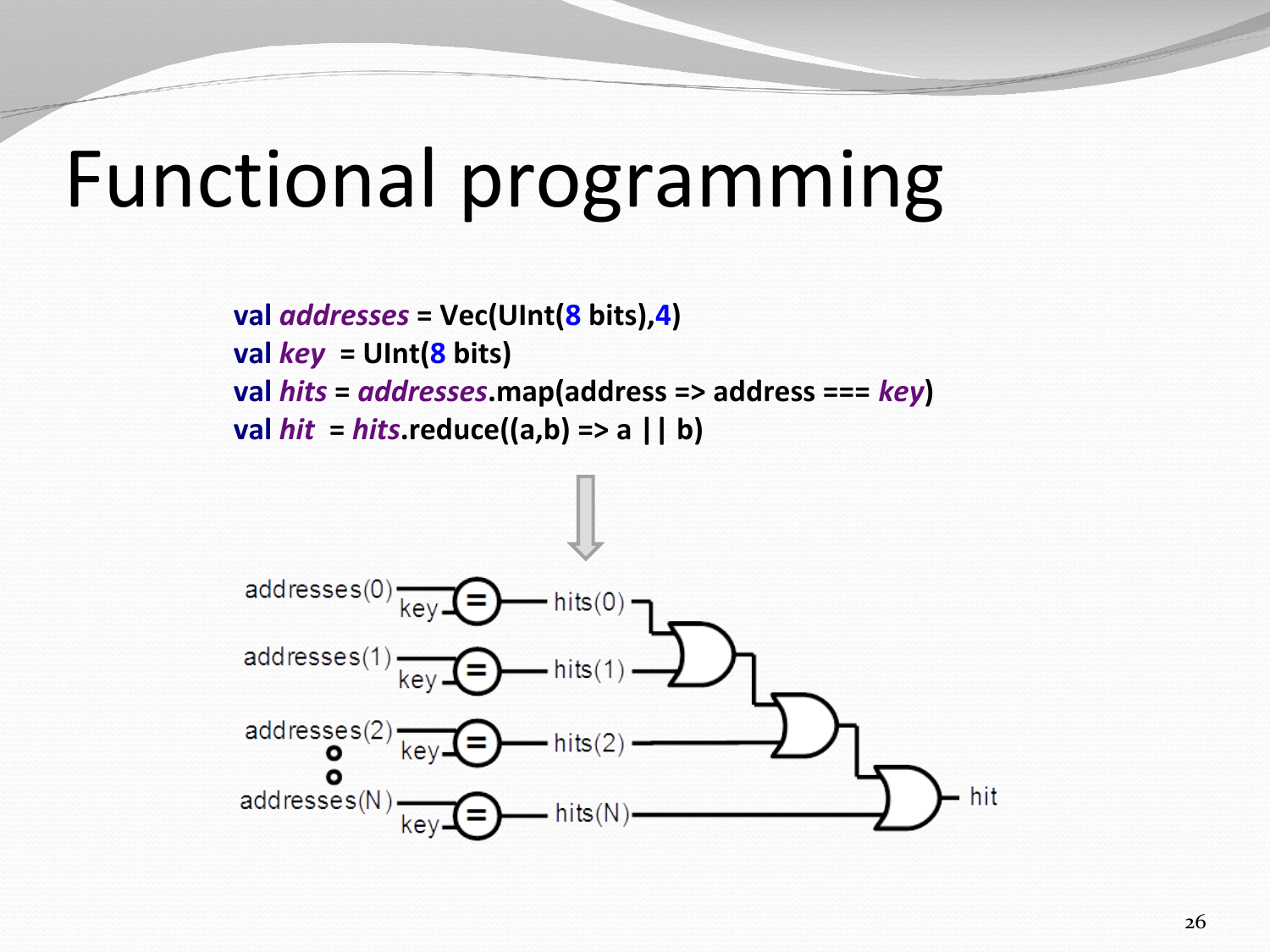### Basic abstractions

```
val timeout = Timeout(1000)
when(timeout){ //implicit conversion to Bool
   timeout.clear() //Clear the flag and the internal counter
}
```

```
//Create a counter of 10 states (0 to 9)
```

```
val counter = Counter(10)
counter.value //current value
counter.valueNext //Next value
when(counter === 5){ …}
```
*counter***.clear()** *//When called it reset the counter. It's not a flag counter***.increment()** *//When called it increment the counter. It's not a flag counter***.willO***verflow //Flag that indicate if the counter overflow this cycle*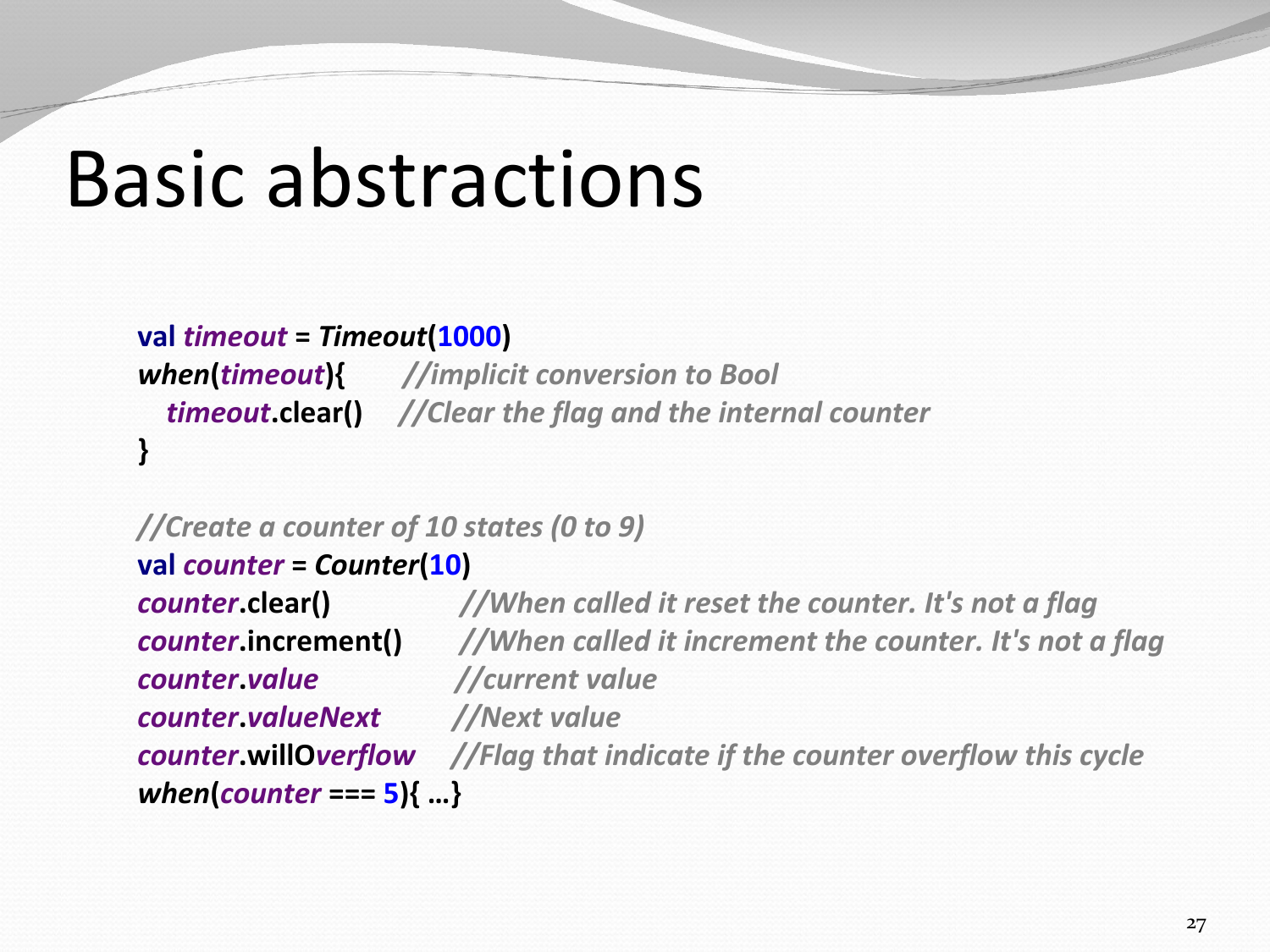```
Flow, Stream
```

```
case class Flow[T <: Data](payloadType: T) extends Bundle {
  val valid = Bool
   val payload = cloneOf(payloadType)
}
```

```
case class Stream[T <: Data](payloadType: T) extends Bundle {
   val valid = Bool
   val ready = Bool
   val payload = cloneOf(payloadType)
}
```

```
val myStreamOfRGB= Stream(RGB(8,8,8))
```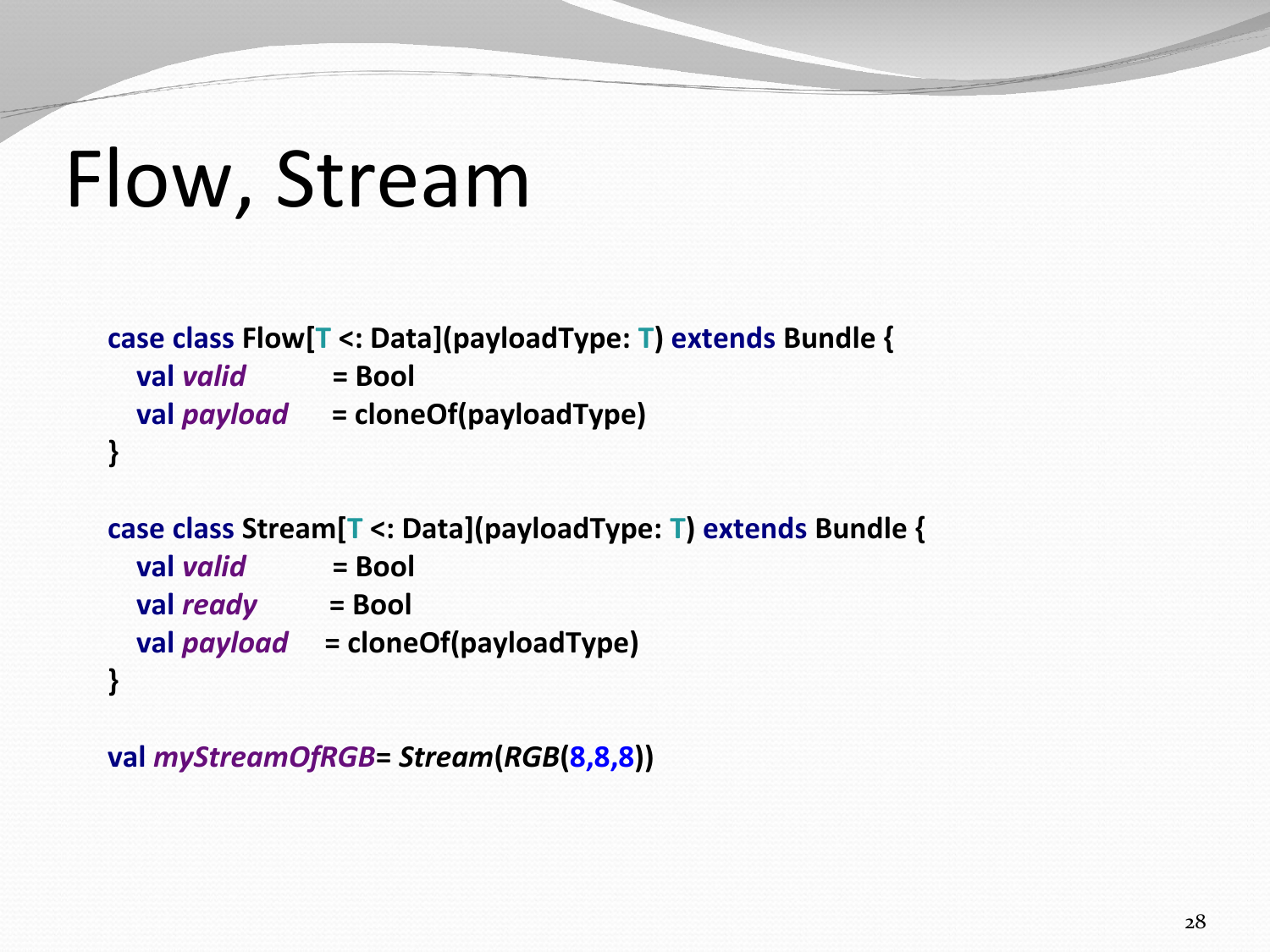### Stream components

```
class Fifo[T <: Data](payloadType: T, depth: Int) extends Component {
   val io = new Bundle {
     val push = slave Stream (payloadType)
     val pop = master Stream (payloadType)
 } 
                                                                     push
   //…
}
```


```
class Arbiter[T <: Data](payloadType: T, portCount: Int) extends Component {
   val io = new Bundle {
     val sources = Vec(slave(Stream(payloadType)), portCount)
                                                                         Arbiter
     val sink = master(Stream(payloadType))
 }
                                                                                  sin ksources(0)
                                                                     sources(1) //...
}sources(n)
```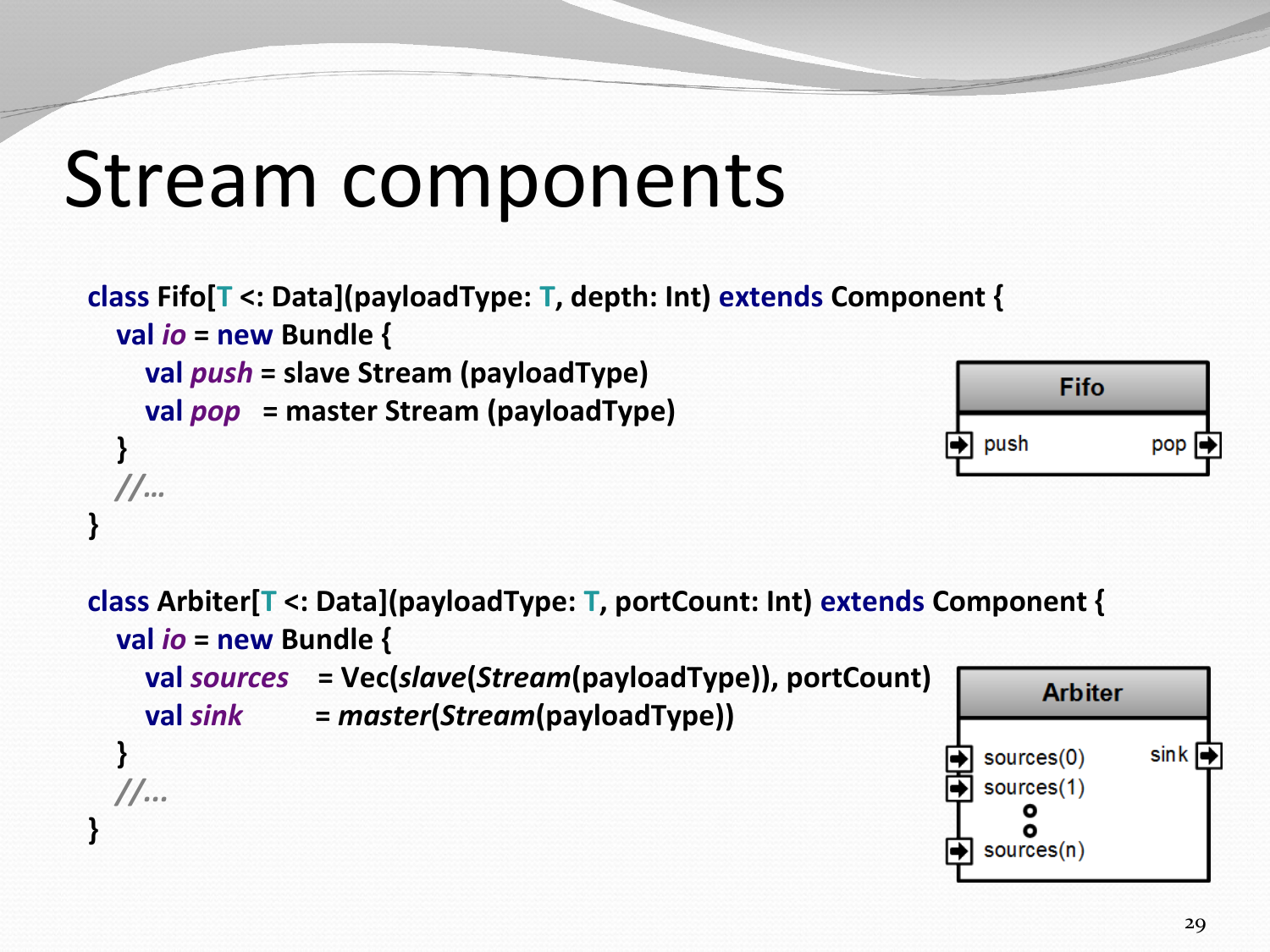## Stream functions

**case class Stream[T <: Data](payloadType: T) extends Bundle {**

```
 // ...
   def connectFrom(that: Stream[T]) = {
     // some connections between this and that
 }
   def stage(): Stream[T] = {
     val outputStage = Stream(payloadType)
     val validReg = RegInit(False)
     val payloadReg = Reg(payloadType)
    // some logic
     return outputStage
 }
   def << (that: Stream[T]) = this.connectFrom(that)
```

```
 def <-< (that: Stream[T]) = this << that.stage()
```
**}**

#### **val** *myStreamA***,***myStreamB* **=** *Stream***(UInt(8 bits))** *myStreamA* **<-<** *myStreamB*

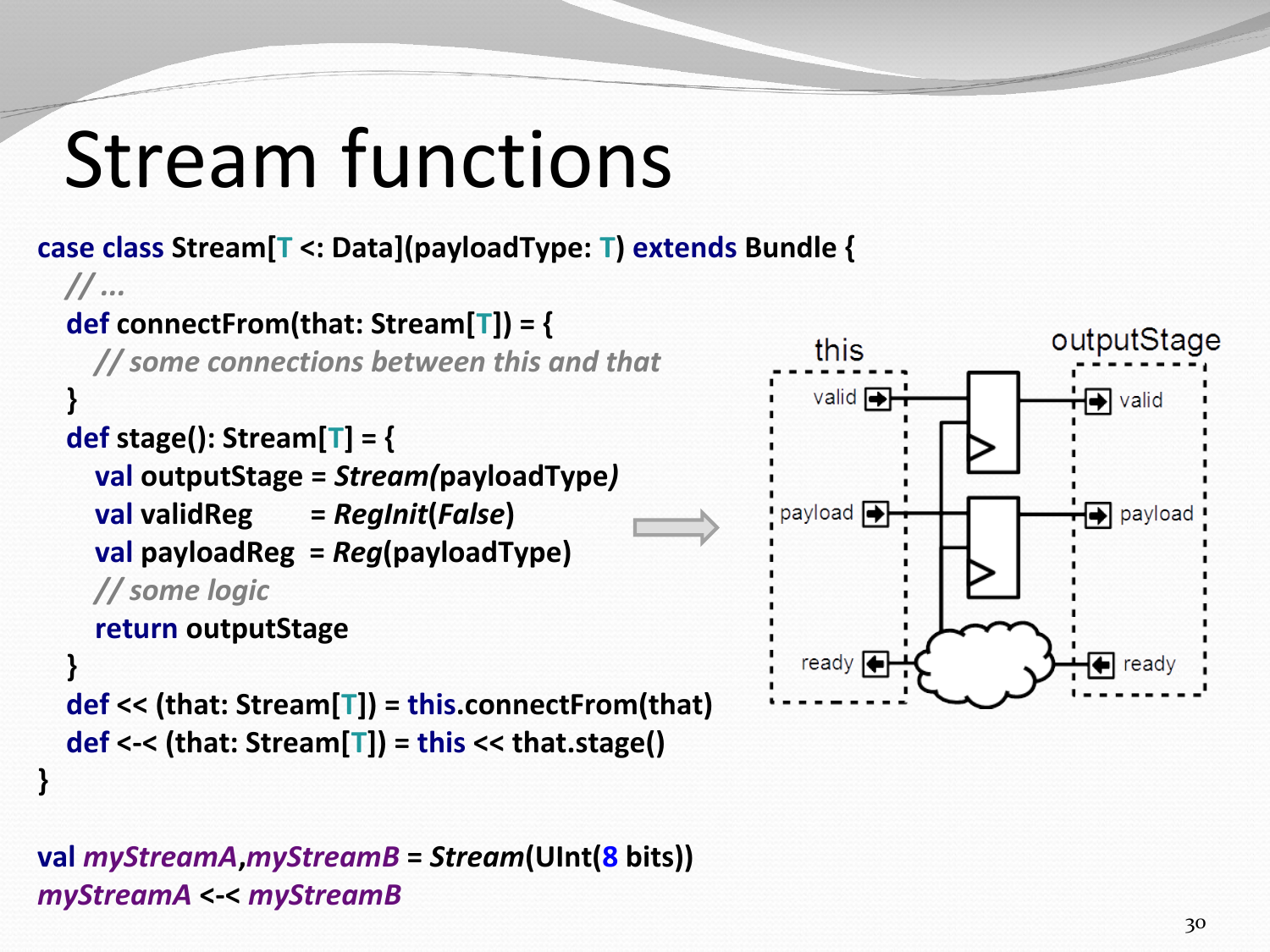## Scala is here to help you

```
class SinusGenerator(resolutionWidth : Int,sampleCount : Int) extends Component {
   val io = new Bundle {
     val sin = out SInt (resolutionWidth bits)
   }
```

```
 def sinTable = (0 until sampleCount).map(sampleIndex => {
   val sinValue = Math.sin(2 * Math.PI * sampleIndex / sampleCount)
   S((sinValue * ((1 << resolutionWidth) / 2 - 1)).toInt, resolutionWidth bits)
 })
```

```
 val rom = Mem(SInt(resolutionWidth bits), initialContent = sinTable)
 val phase = CounterFreeRun(sampleCount)
 io.sin := rom.readSync(phase)
```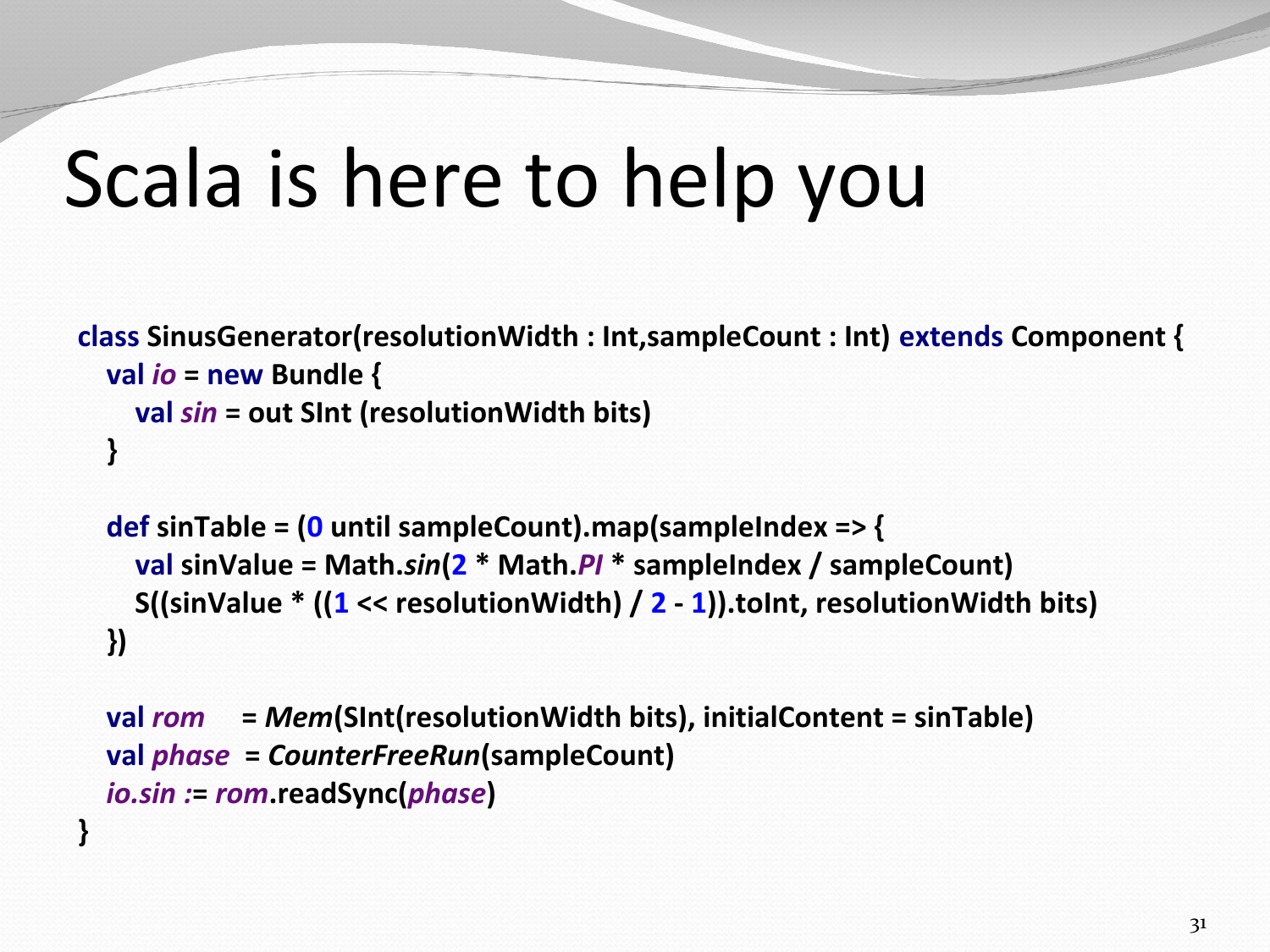### Design introspection



 $val a = UInt(8 bits)$ **val** *b* **= UInt(8 bits)**

**val** *aCalcResult* **= complicatedLogic(***a***)**

**val aLatency =** *LatencyAnalysis***(***a***,***aCalcResult***) val** *bDelayed* **=** *Delay***(***b***,cycleCount = aLatency)**

**val** *result* **=** *aCalcResult* **+** *bDelayed*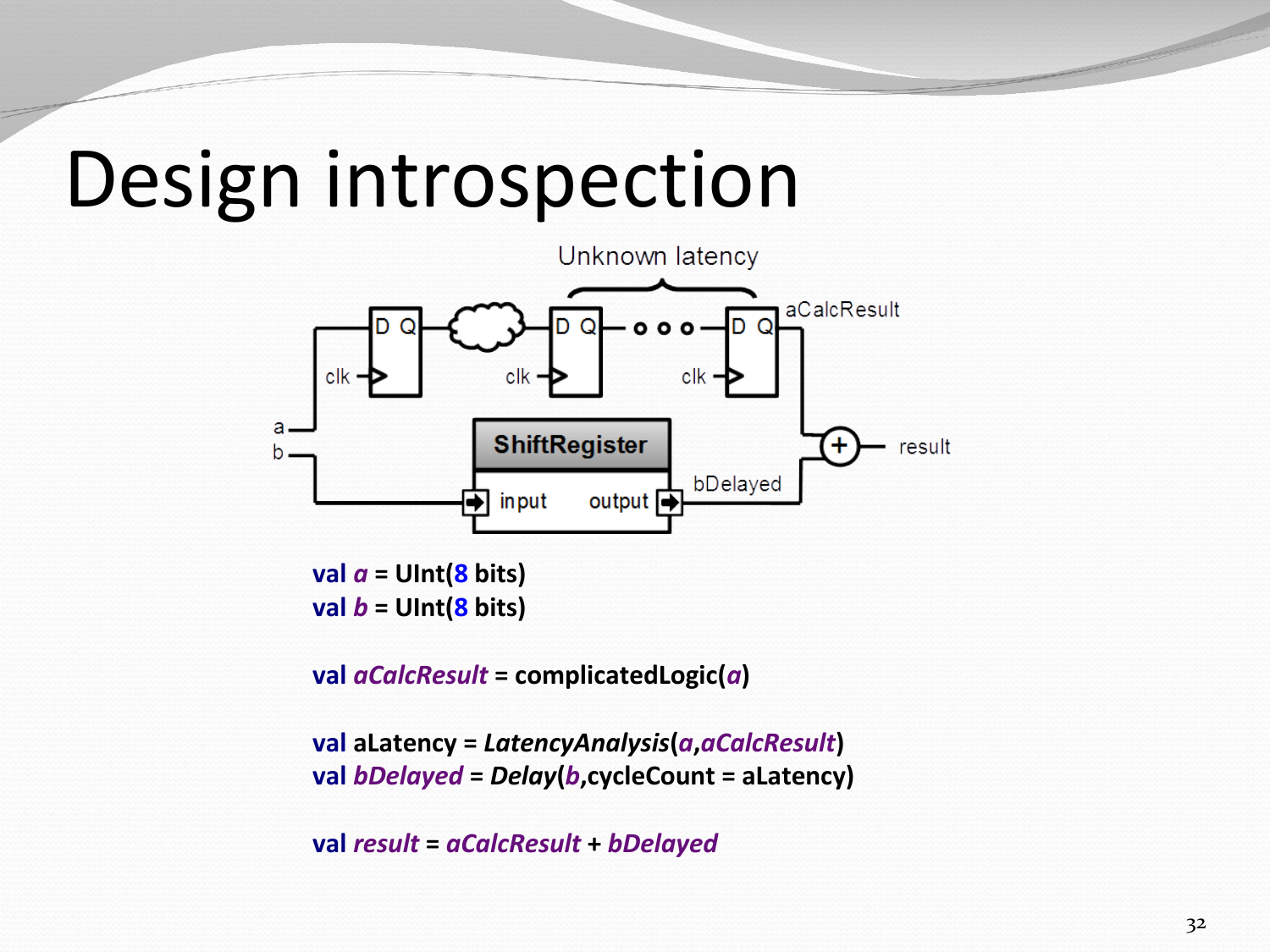### Meta-hardware description examples

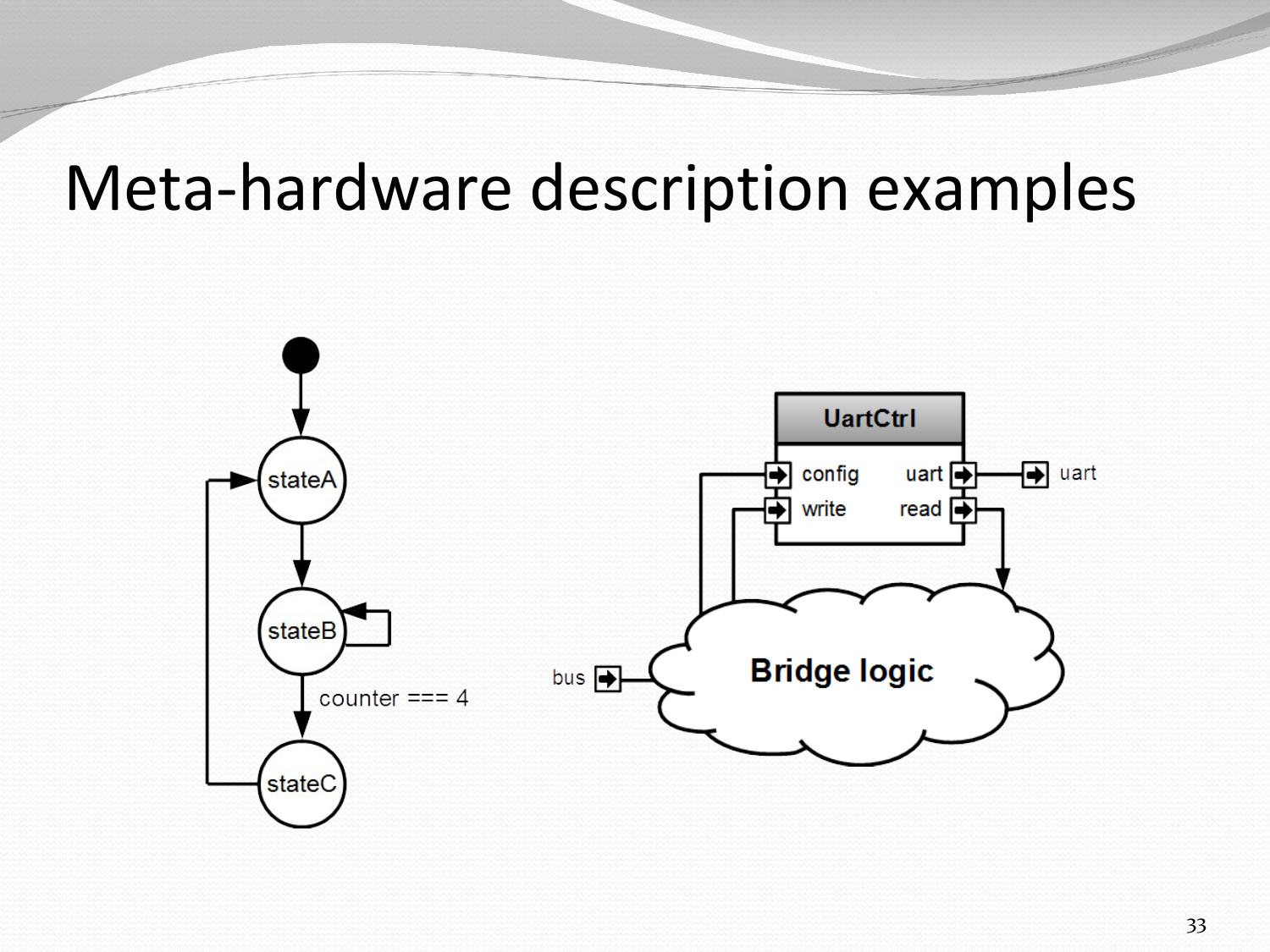# FSM

- They could be defined with regular syntax (Enum,Switch)
- You can also use a much more friendly syntax, fully integrated, with following features :
	- onEntry / onExit / whenIsActive / whenIsNext blocs
	- State with inner FSM
	- State with multiple inner FSM (parallel execution)
	- Delay state
	- You can extends the syntax by defining new state types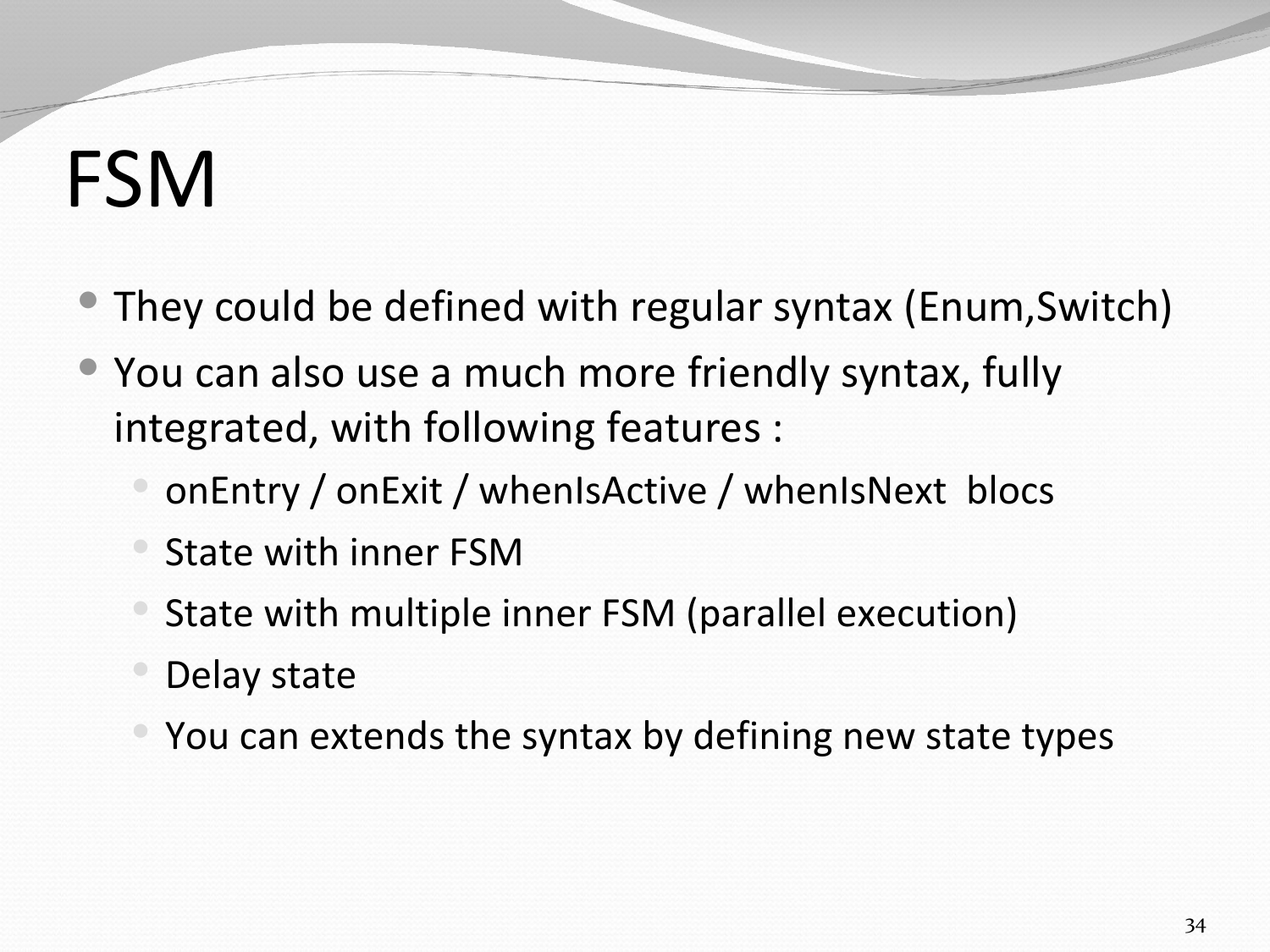### FSM style A

**val** *io* **= new Bundle{**

 **val** *result* **= out Bool**

```
}OnEntry \Rightarrowcounter = 0when sActive \Rightarrowcounter := counter + 1
       stateA
                     onExit = >io. result := TruestateB
            counter == 4stateC
```

```
 val fsm = new StateMachine{
   io.result := False
   val counter = Reg(UInt(8 bits)) init (0)
```

```
 val stateA : State = new State with EntryPoint{
       whenIsActive (goto(stateB))
 }
```

```
 val stateB : State = new State{
       onEntry(counter := 0)
       whenIsActive {
         counter := counter + 1
         when(counter === 4){
           goto(stateC)
 }
 }
       onExit(io.result := True)
 }
```

```
 val stateC : State = new State{
   whenIsActive (goto(stateA))
```
 **}**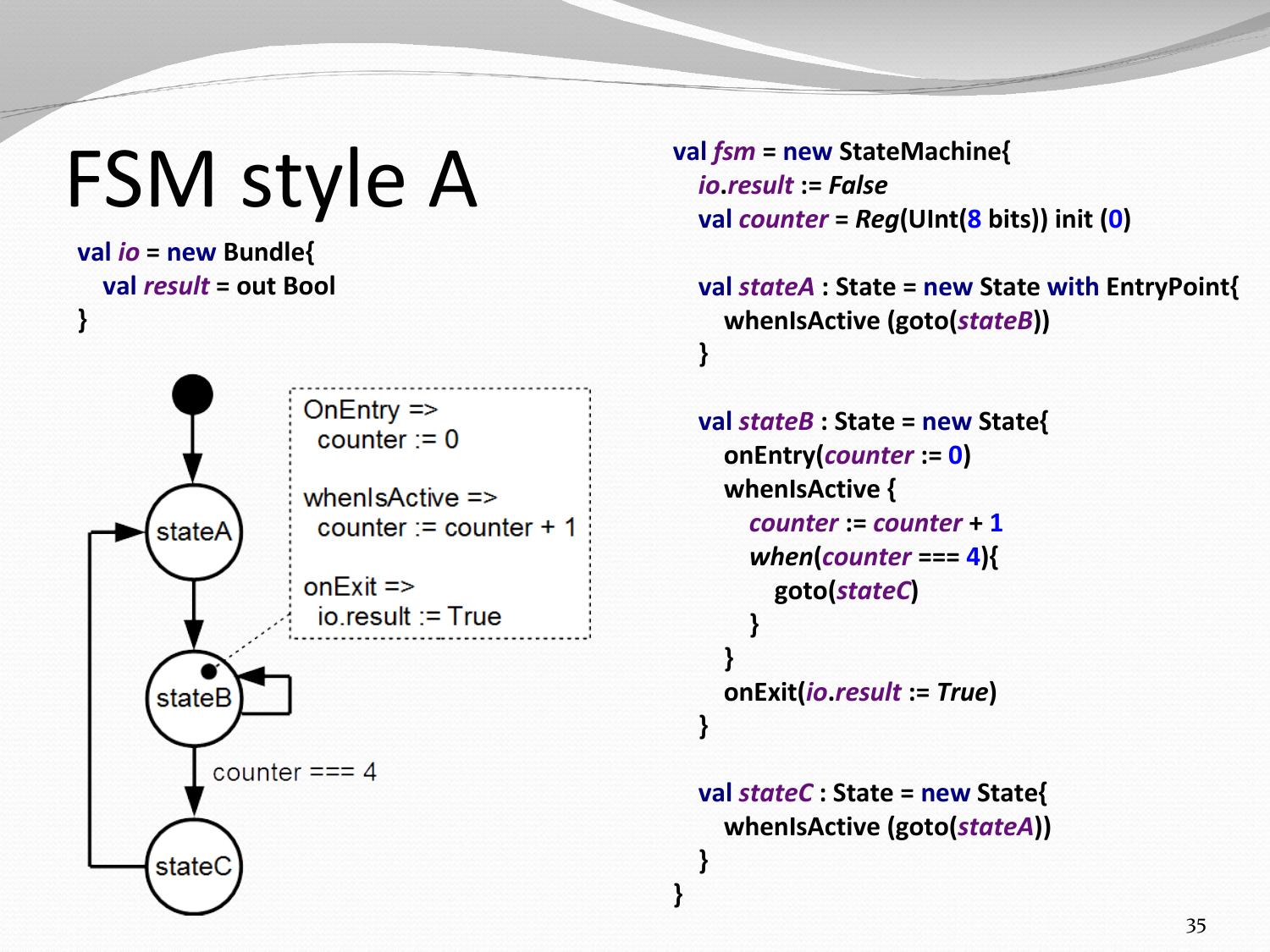## FSM style B

```
val io = new Bundle{
   val result = out Bool
}
```


**val** *fsm* **= new StateMachine{ val** *stateA* **= new State with EntryPoint val** *stateB* **= new State val** *stateC* **= new State**

 **val** *counter* **=** *Reg***(UInt(8 bits)) init (0)** *io***.***result* **:=** *False*

 *stateA*

**}**

**.whenIsActive (goto(***stateB***))**

```
 stateB
     .onEntry(counter := 0)
     .whenIsActive {
       counter := counter + 1
       when(counter === 4){
         goto(stateC)
 }
 }
     .onExit(io.result := True)
```
#### *stateC* **.whenIsActive (goto(***stateA***))**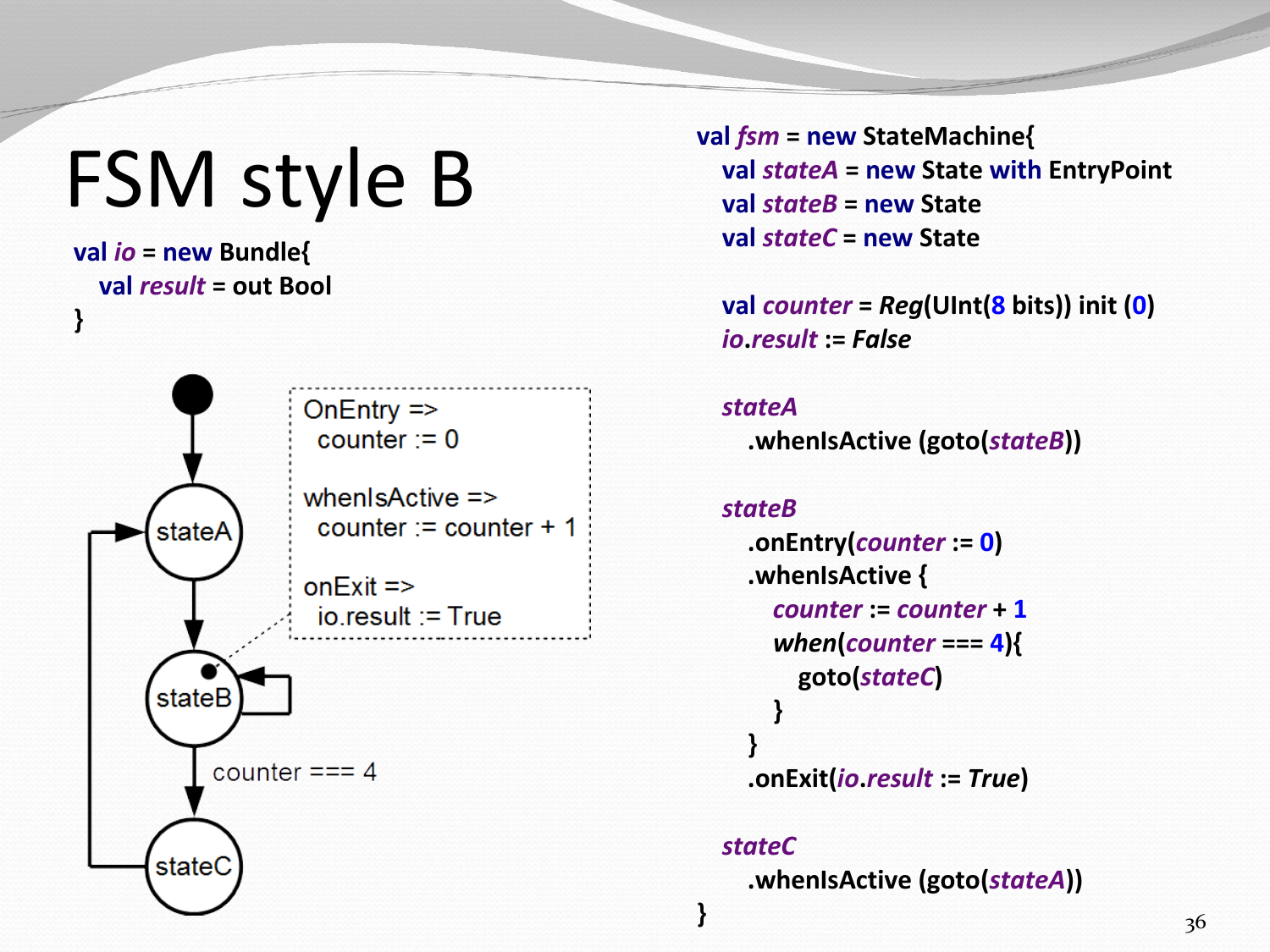Imagine you want to control an UART controller from a bus (for example AMBA-APB), you will have to implement a "bridge logic".

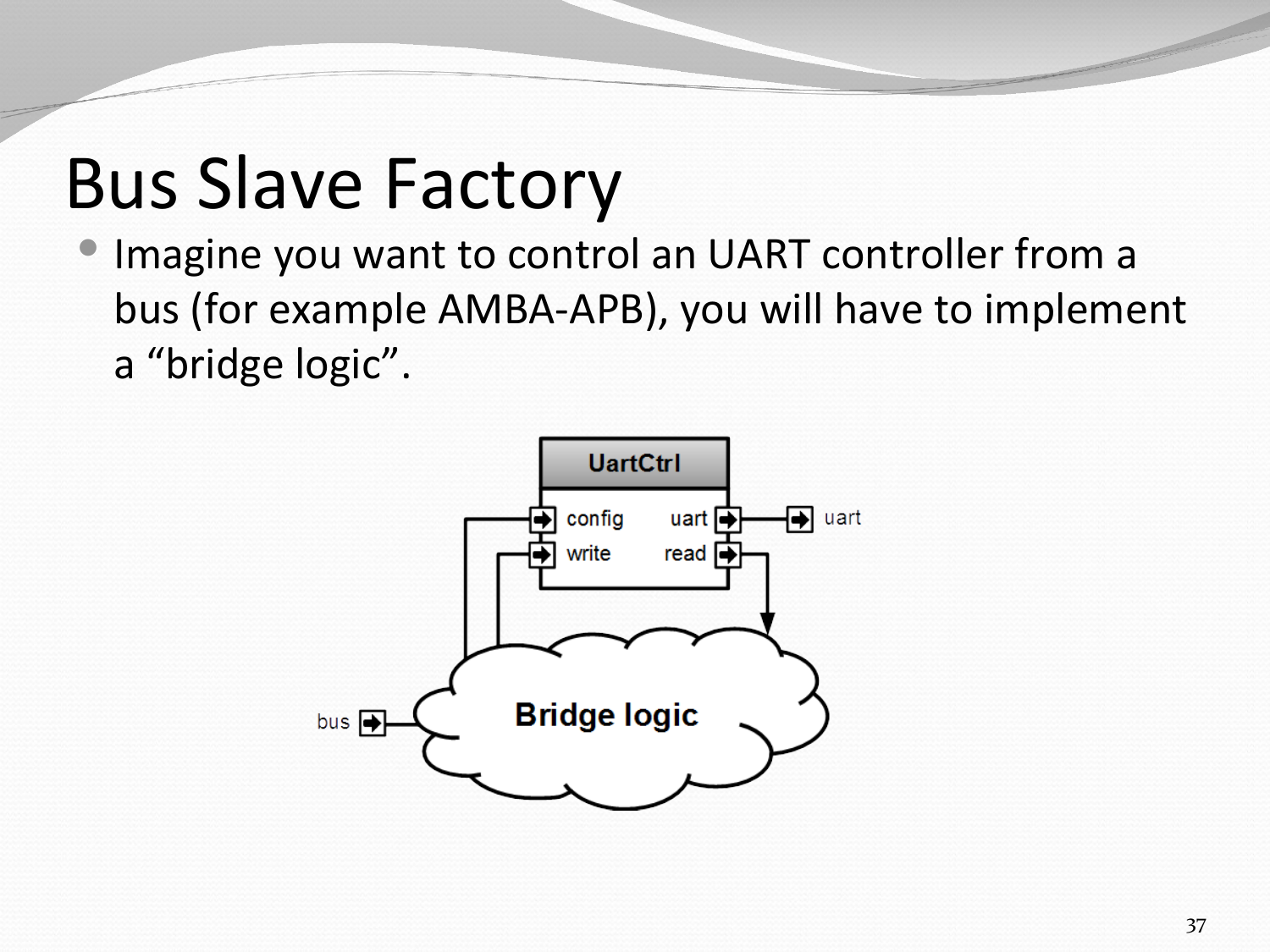Let's detail the situation

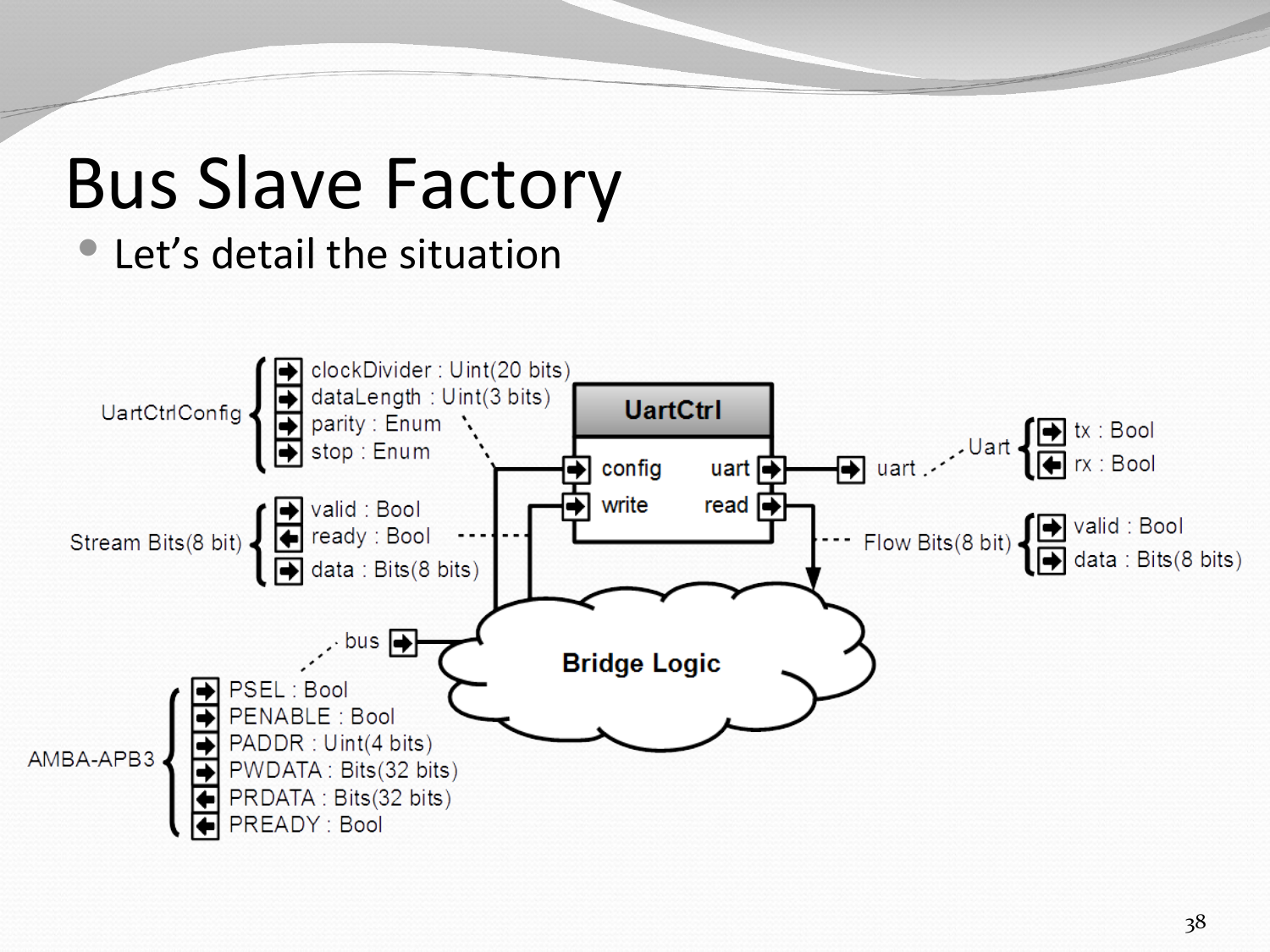### • IO / instances / direct connections

```
class Apb3UartCtrl(rxFifoDepth : Int) extends Component {
  val io = new Bundle {
   val bus = slave(Apb3(addressWidth = 4, dataWidth = 32))
   val uart = master(Uart())
 }
```

```
 // Instantiate an simple UART controller
 val uartCtrl = new UartCtrl()
```
*//Connect its UART bus io***.***uart* **<>** *uartCtrl***.***io***.***uart*

```
 //Here we have to implement the "bridge logic". 
 //All the code of next slides should be inserted there
 //…
}
```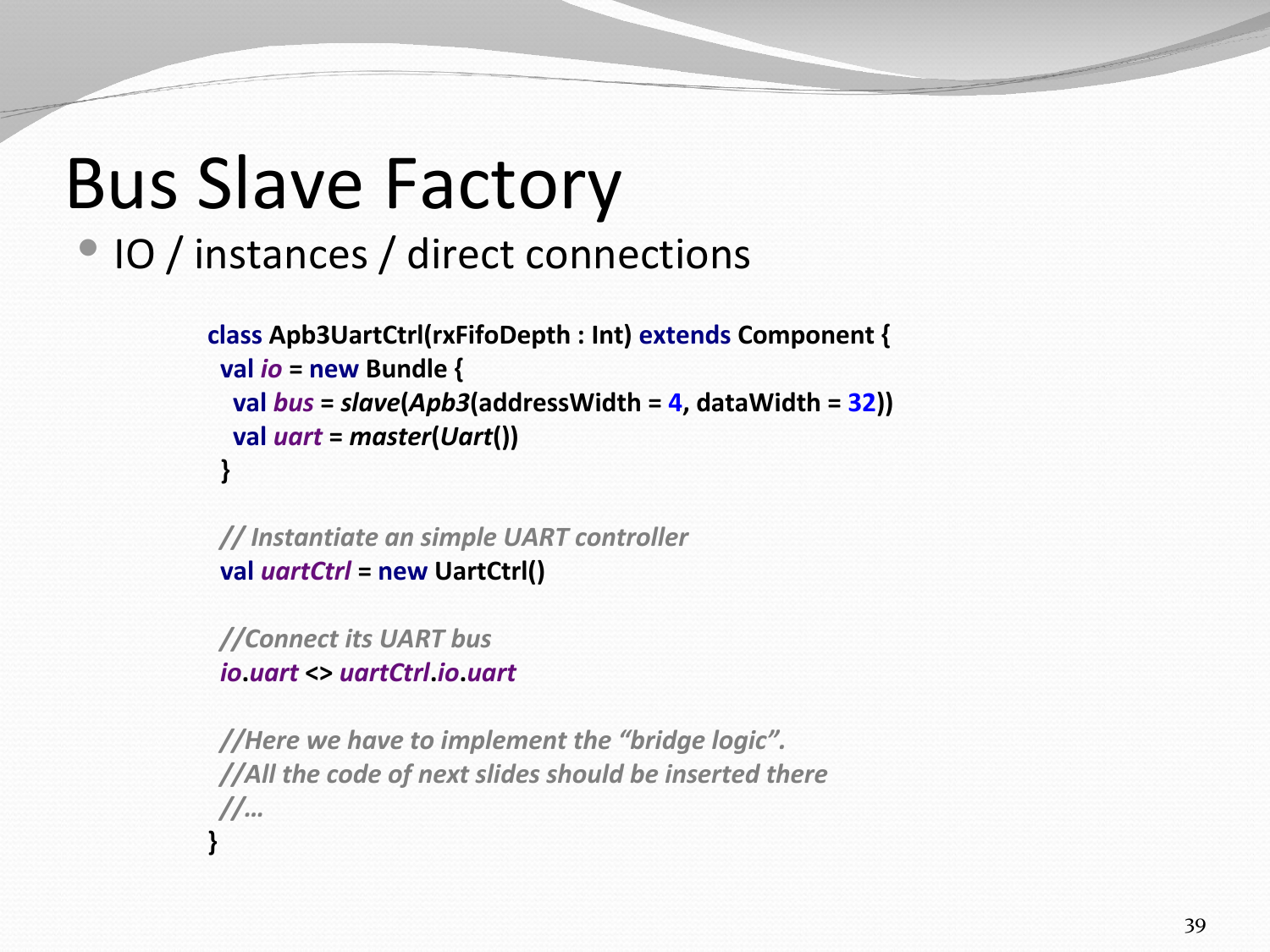Apb3SlaveFactory is able to create some "bridge logic" by using an abstract way. Let's use it !



**val** *busCtrl* **= Apb3SlaveFactory(io.bus)**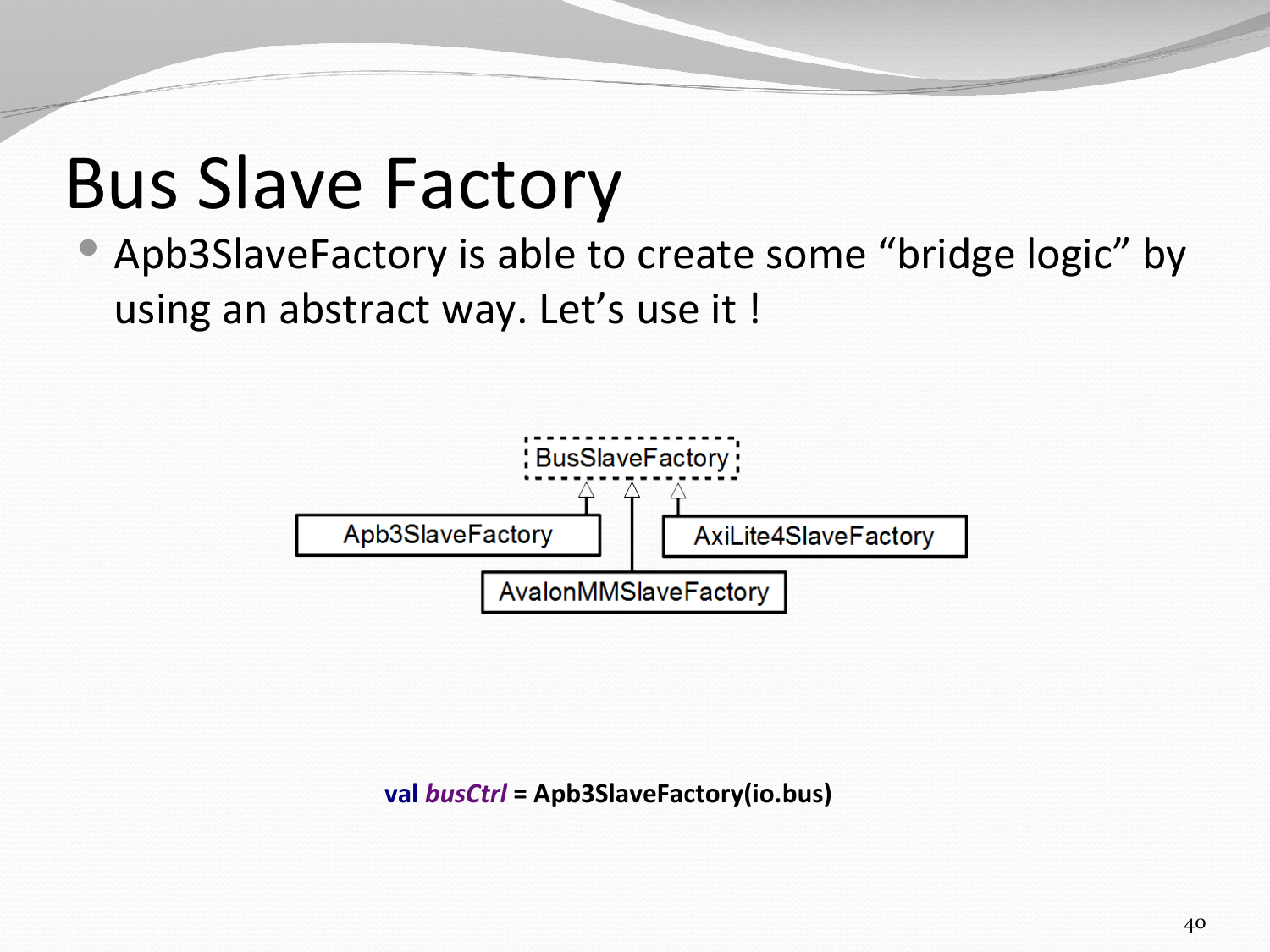### Make the clockDivider readable/writable by the bus

*// Ask the busCtrl to create a readable/writable register at the address 0 // and drive uartCtrl.io.config.clockDivider with this register busCtrl***.driveAndRead(***uartCtrl***.***io***.***config***.***clockDivider***,address = 0)**

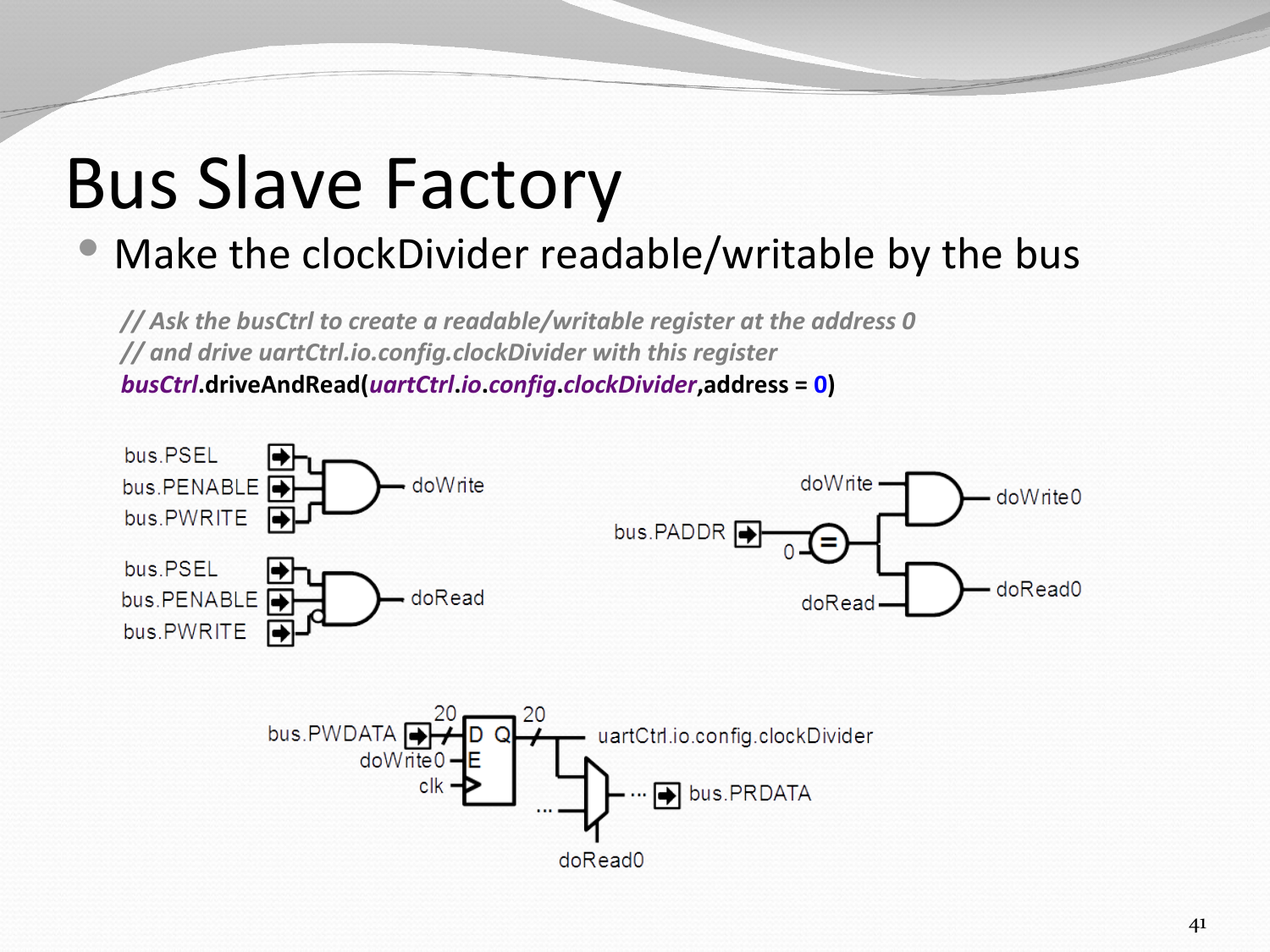### Make the frame config readable/writable by the bus

*// Do the same thing than previously but for uartCtrl.io.config.frame at the address 4 busCtrl***.driveAndRead(uartCtrl.***io***.***config***.***frame***,address = 4)**

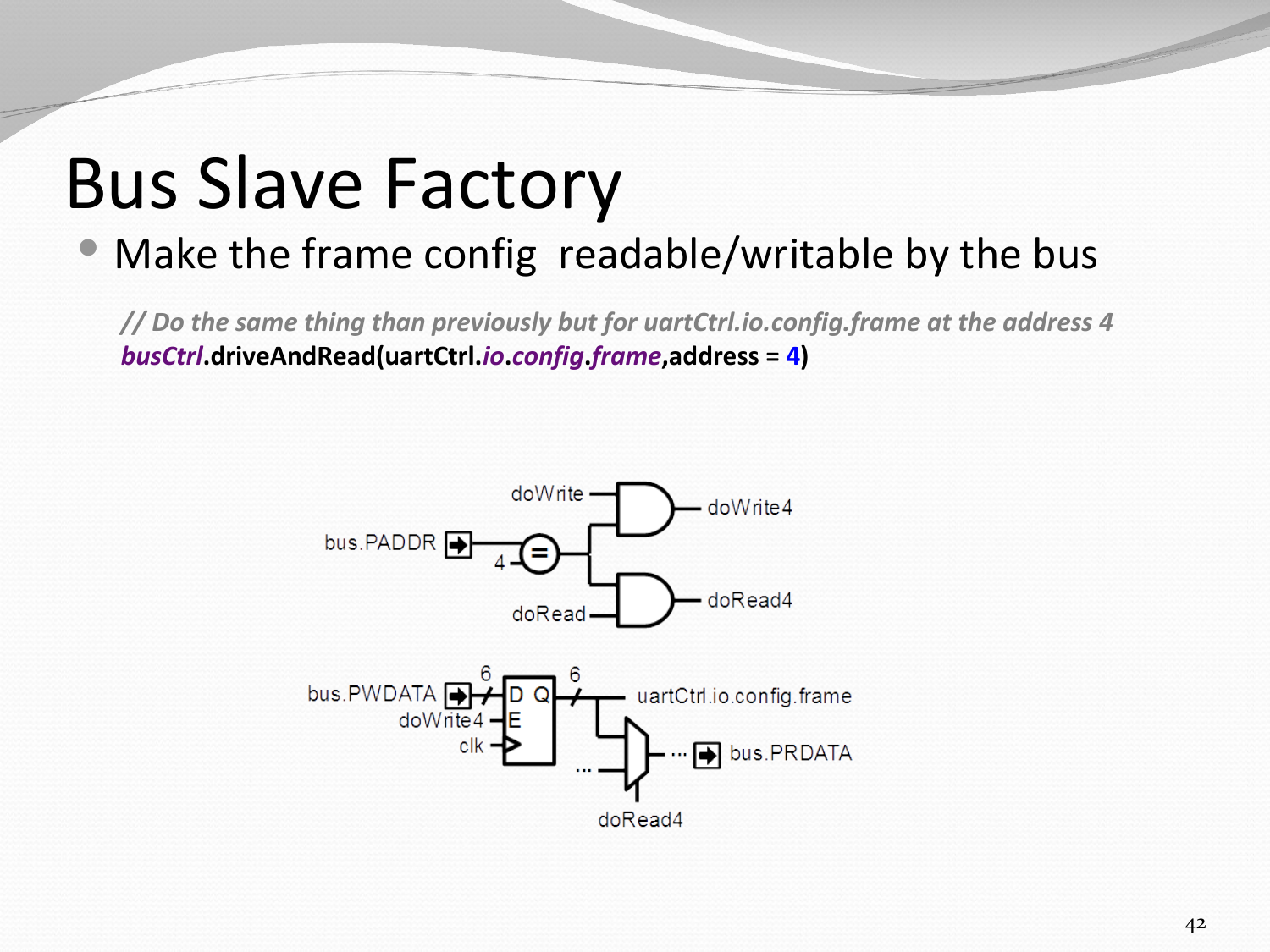### • Allow the bus to emit UART write requests

*// Ask the busCtrl to create a writable Flow[Bits] (valid/payload) at the address 8. // Then convert it into a stream, add a register register stage and connect it to the uartCtrl.io.write*  **val writeFlow =** *busCtrl***.createAndDriveFlow(Bits(8 bits),address = 8) writeFlow.toStream.stage >>** *uartCtrl***.***io***.***write*

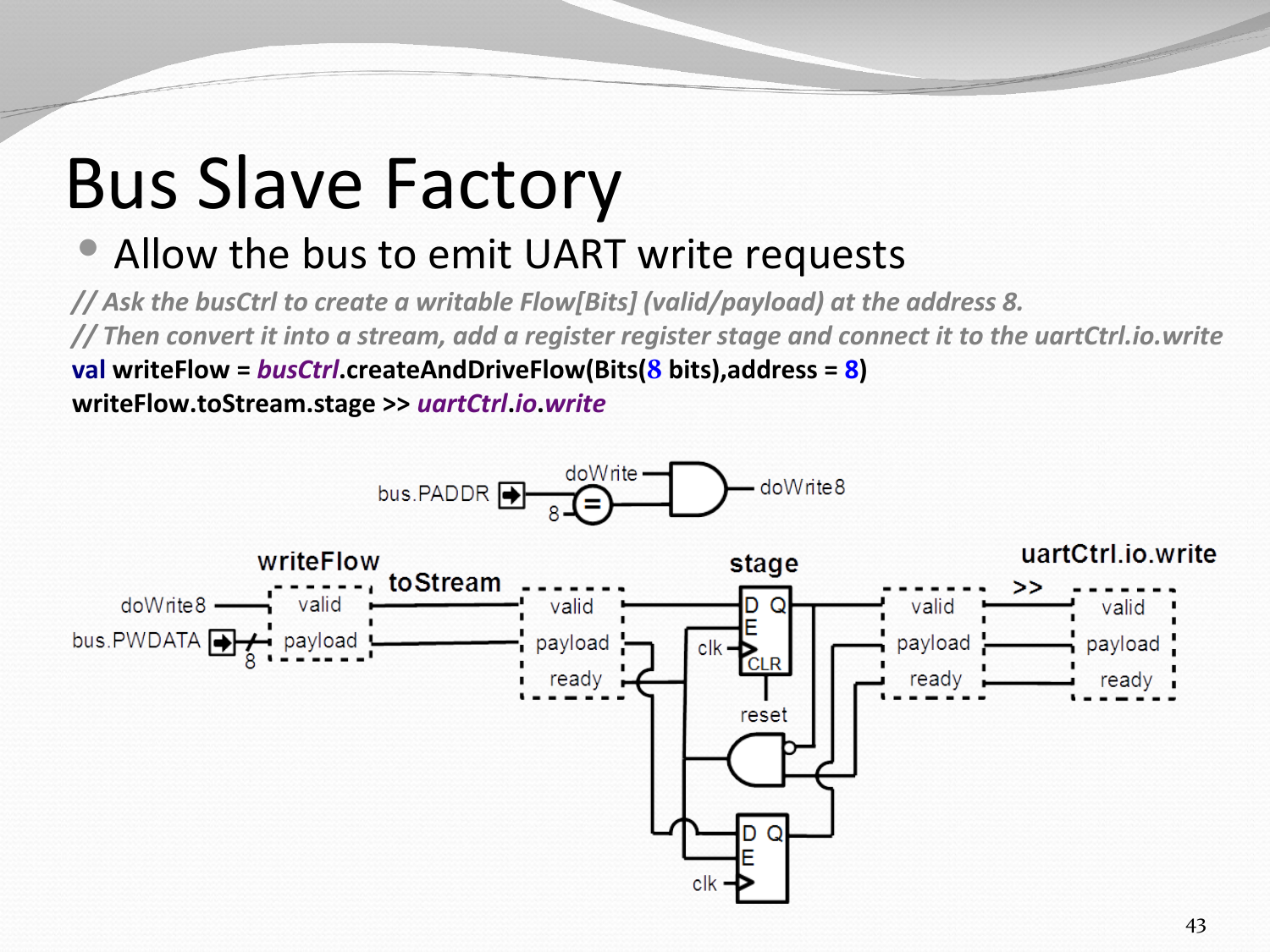### • Allow the bus to get the occupancy of the write buffer

*// To avoid losing writes commands between the Flow to Stream transformation just above, // make the occupancy of the uartCtrl.io.write readable at address 8 busCtrl***.read(***uartCtrl***.***io***.***write***.***valid***,address = 8)**

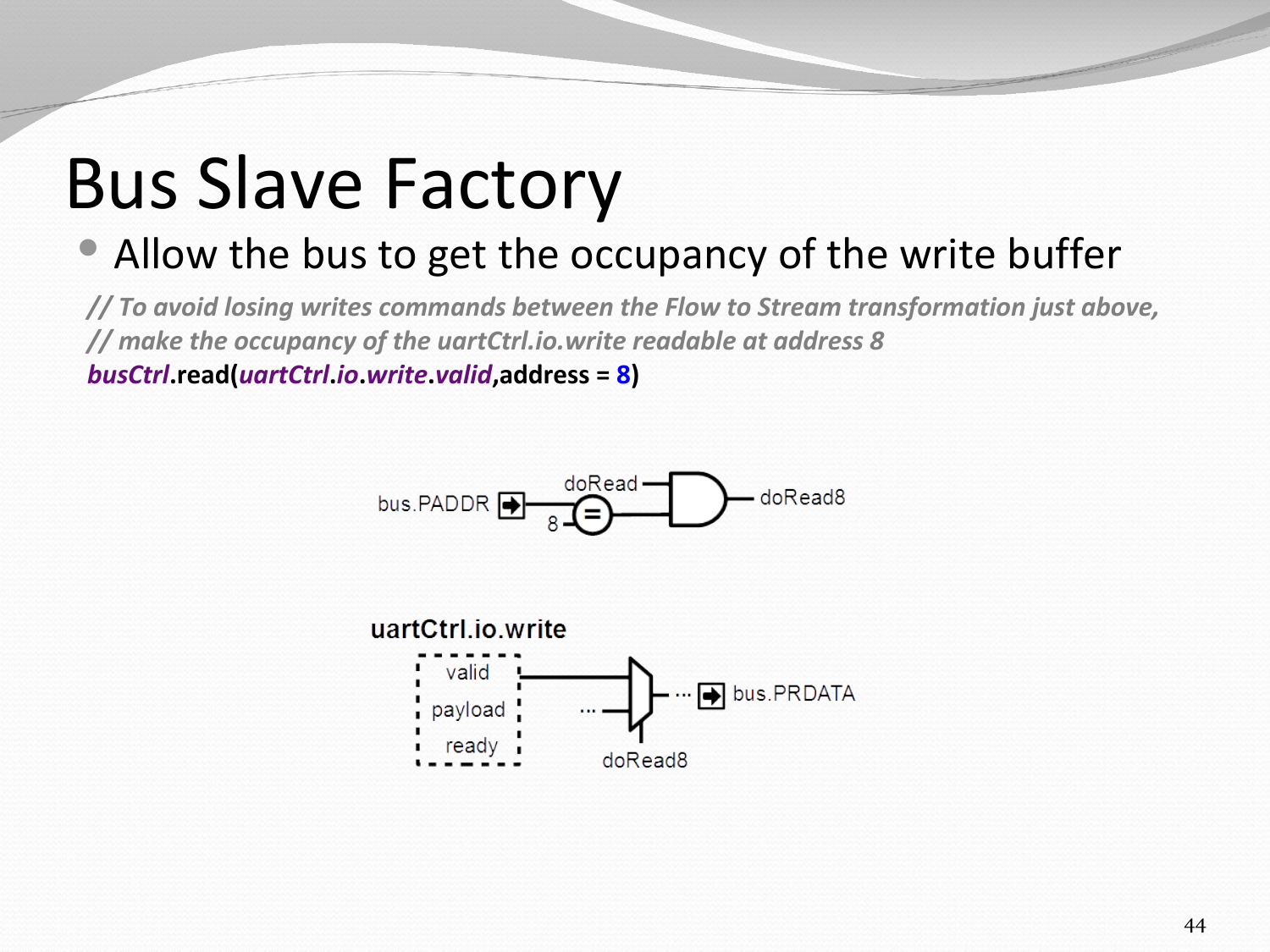#### • Allow the bus to read received UART frames through a FIFO

*// Take uartCtrl.io.read, convert it into a Stream, then connect it to the input of a FIFO // Then make the output of the FIFO readable at the address 12 by using a non blocking protocol // (bit 31 => data valid, bits 7 downto 0 => data)* **val** *readStream* **=** *uartCtrl***.***io***.***read***.toStream.queue(rxFifoDepth)**

*busCtrl***.readStreamNonBlocking(***readStream***,address = 12,validBitOffset = 31,payloadBitOffset = 0)**

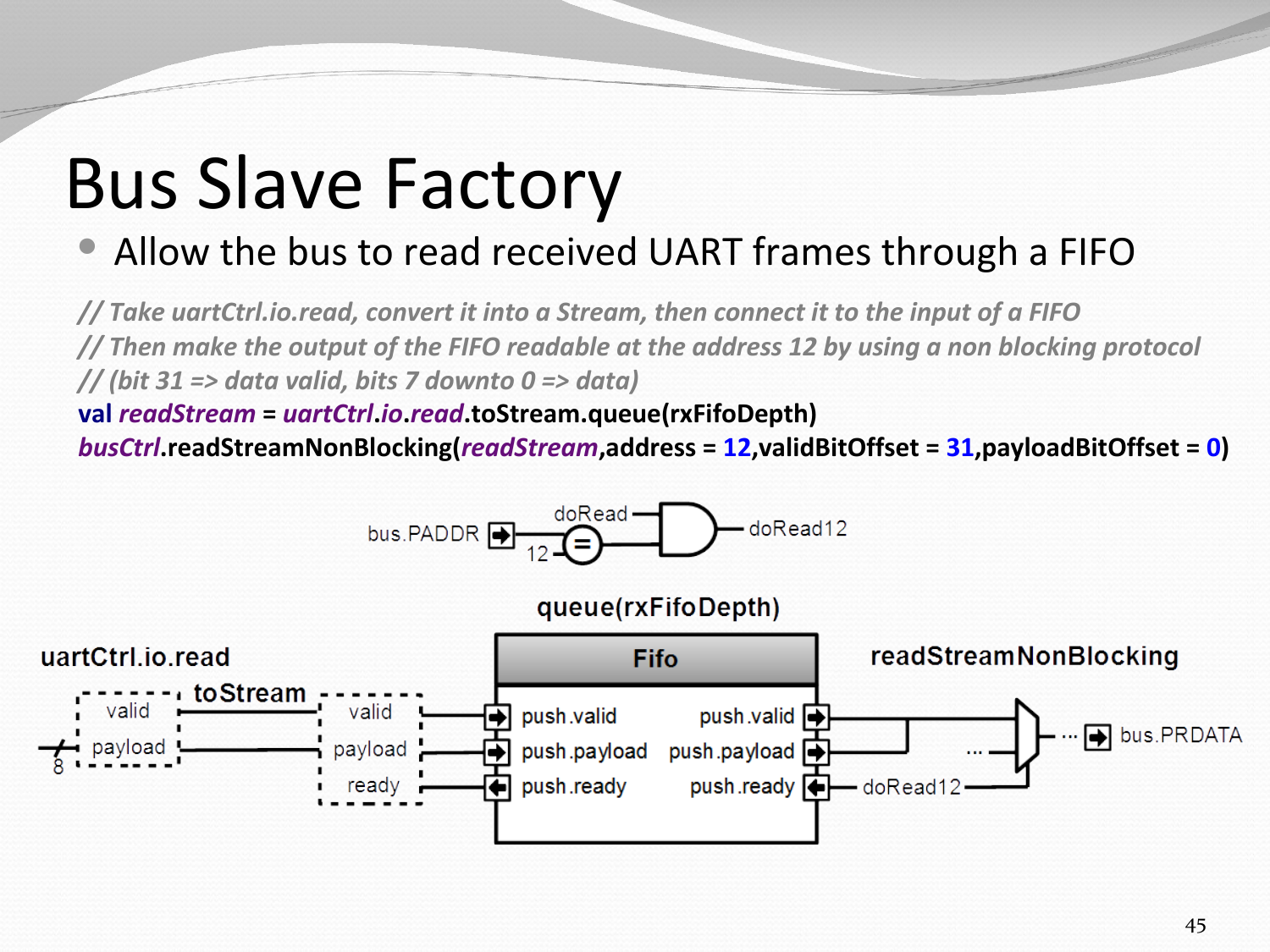### About FSM and Apb3SlaveFactory

Both aren't part of Spinal core but are implemented on the top of it in the Spinal lib. Which mean these tools were created without any special interaction or special knowledge of the Spinal compiler.

They are only a mix of Scala OOP/FP with some Spinal basic syntax to generate the right hardware !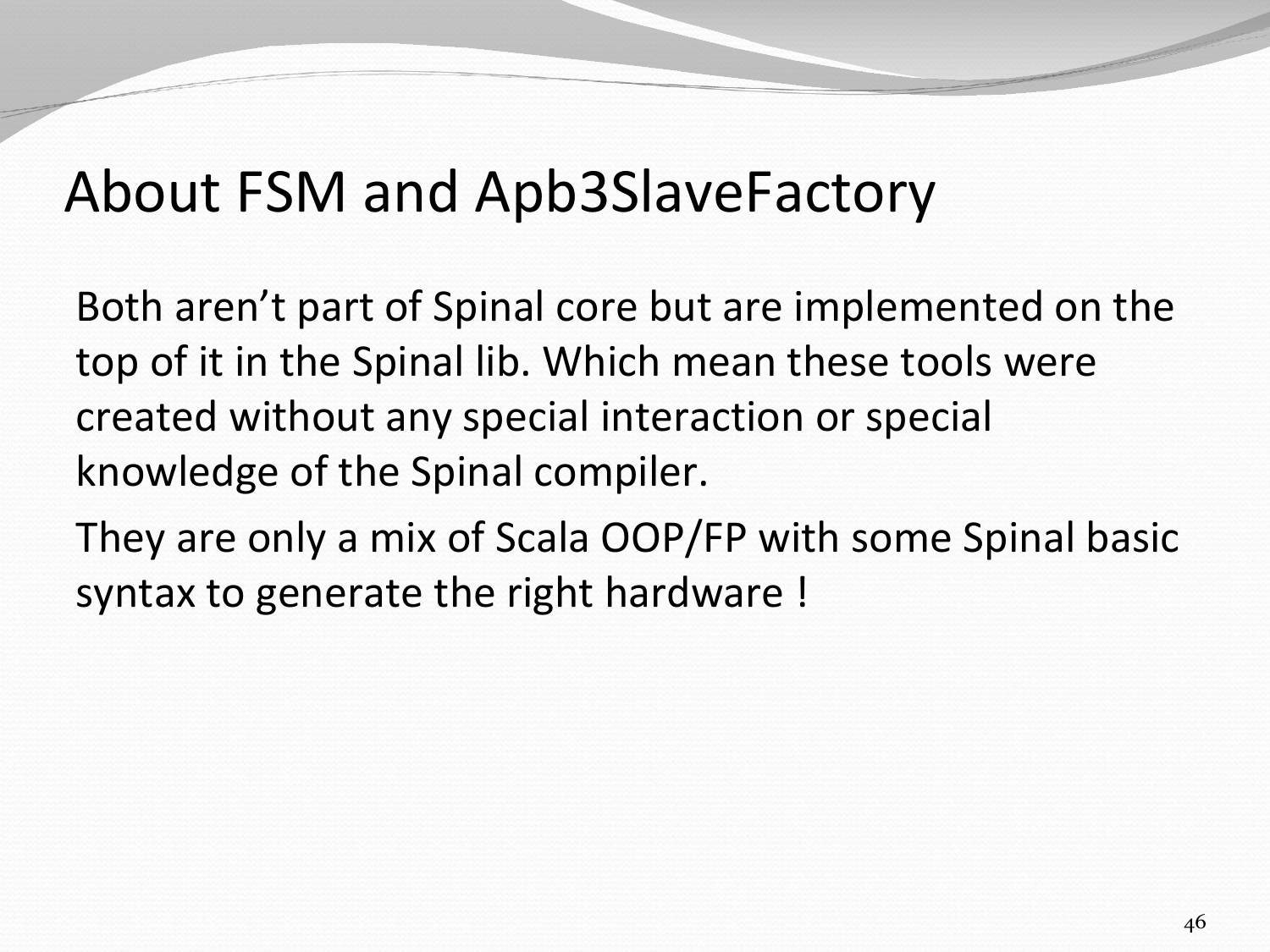# About Scala

- Free Scala IDE (eclipse, intelij)
	- Highlight syntax error
	- Renaming flexibility
	- Intelligent auto completion
	- Code's structure overview
	- Navigation tools
- Allow you to extend the language
- Provide many libraries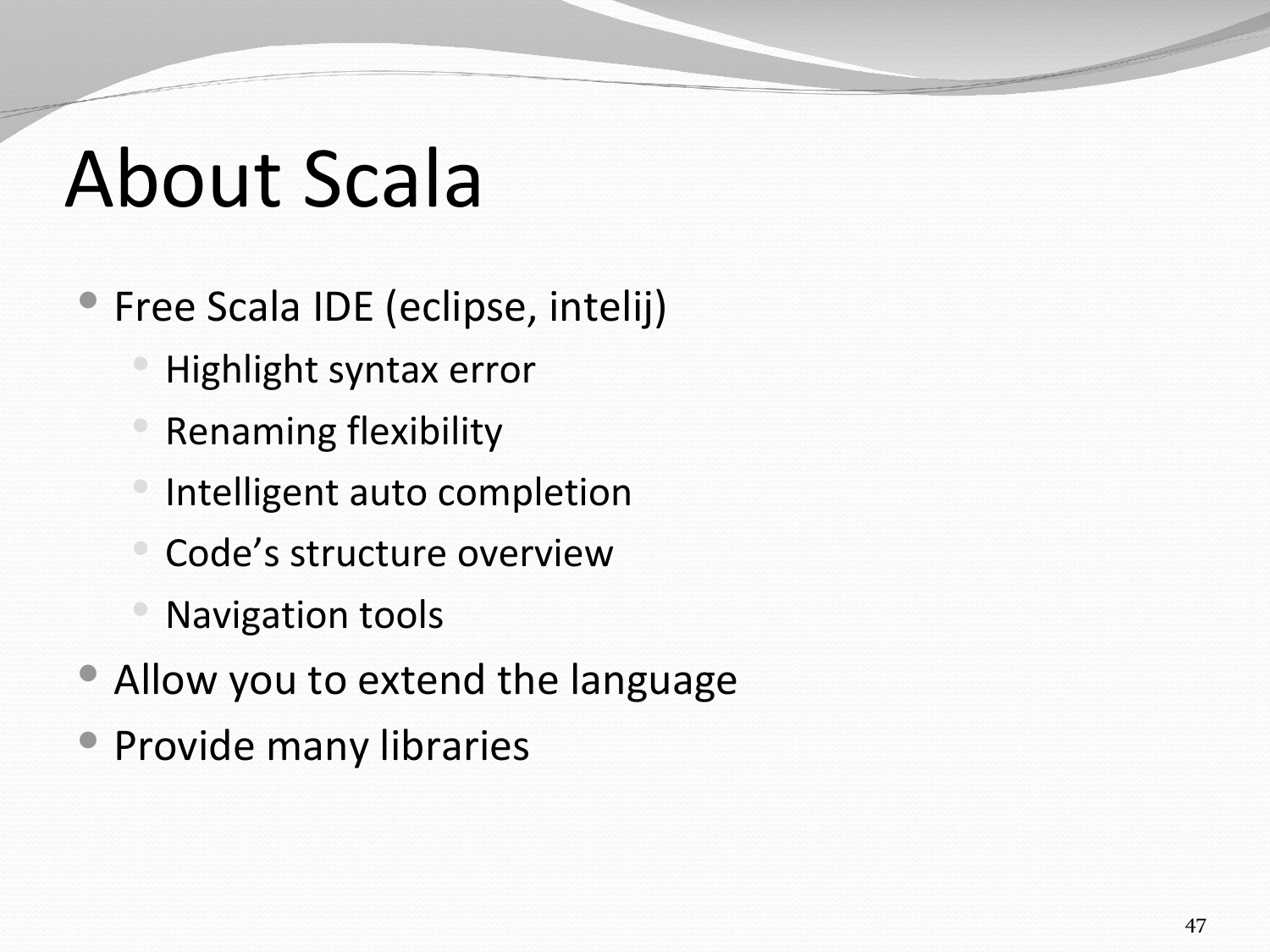### Spinal work perfectly on FPGA

- RISCV CPU, 5 stages, 1.15 DMIPS/Mhz
	- MUL/DIV
	- Instruction/Data cache
	- Interrupts
	- JTAG debugging
- AXI/APB interconnect
- Avalon/APB UART
- Avalon/AXI VGA
- Pipelined and multi-core fractal accelerator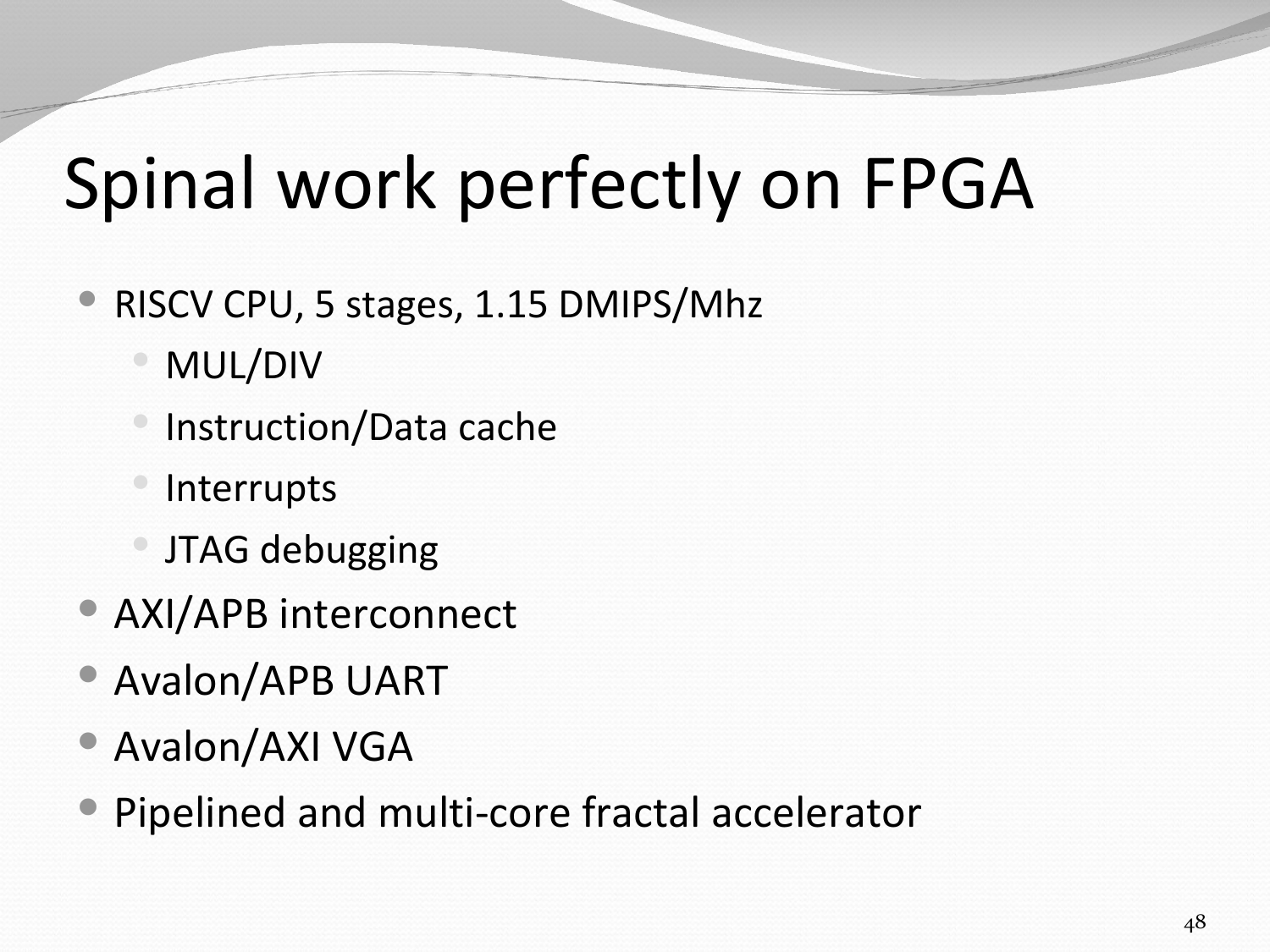### About Spinal project

- Completely open source :
	- https://github.com/SpinalHDL/SpinalHDL
- Online documentation :
	- https://spinalhdl.github.io/SpinalDoc/
- Ready to use base project :
	- <https://github.com/SpinalHDL/SpinalBaseProject>
- Communication channels :
	- [spinalhdl@gmail.com](mailto:spinalhdl@gmail.com)
	- https://gitter.im/SpinalHDL/SpinalHDL
	- https://github.com/SpinalHDL/SpinalHDL/issues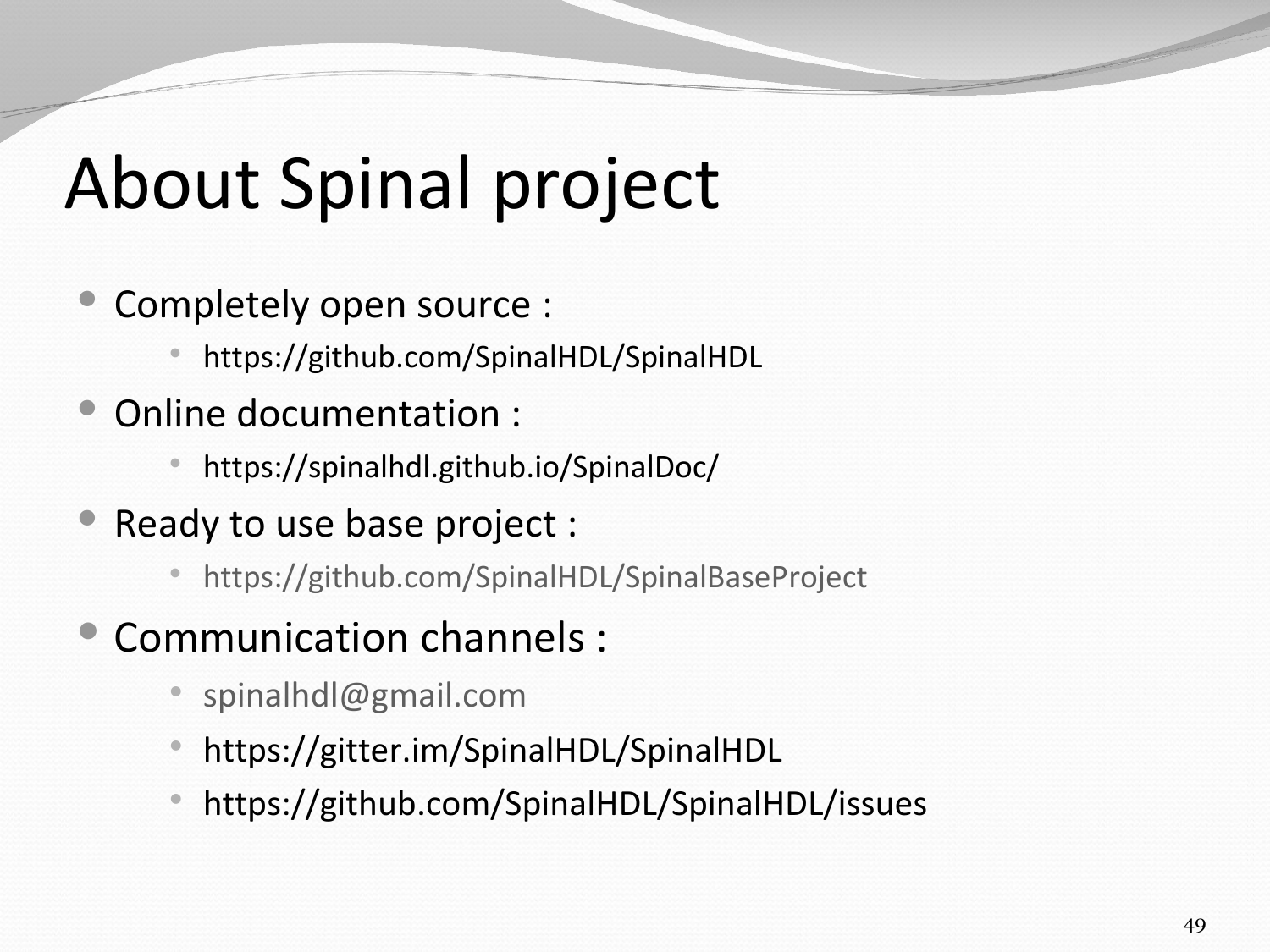## End / reserve slides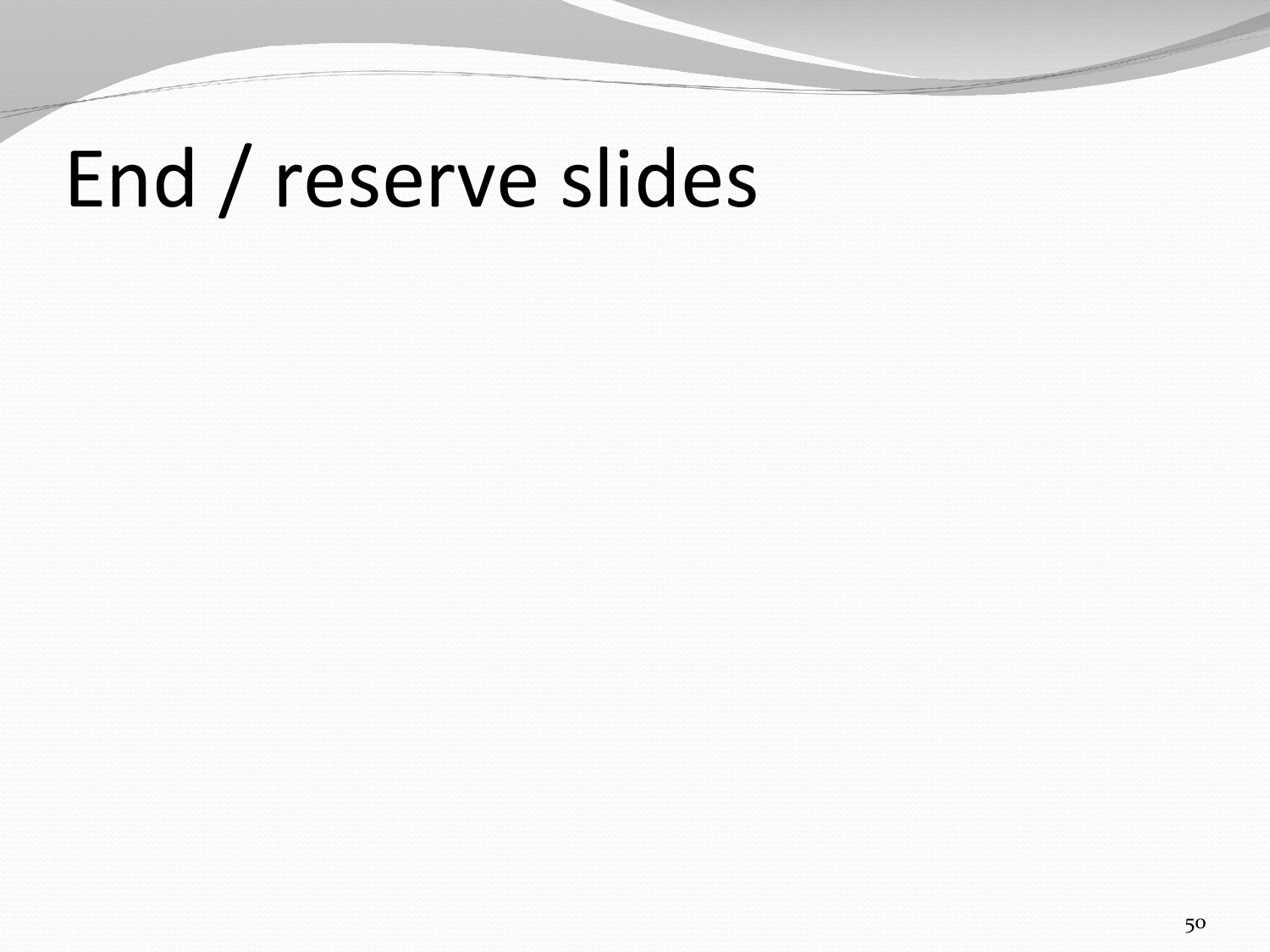### Meta-hardware description

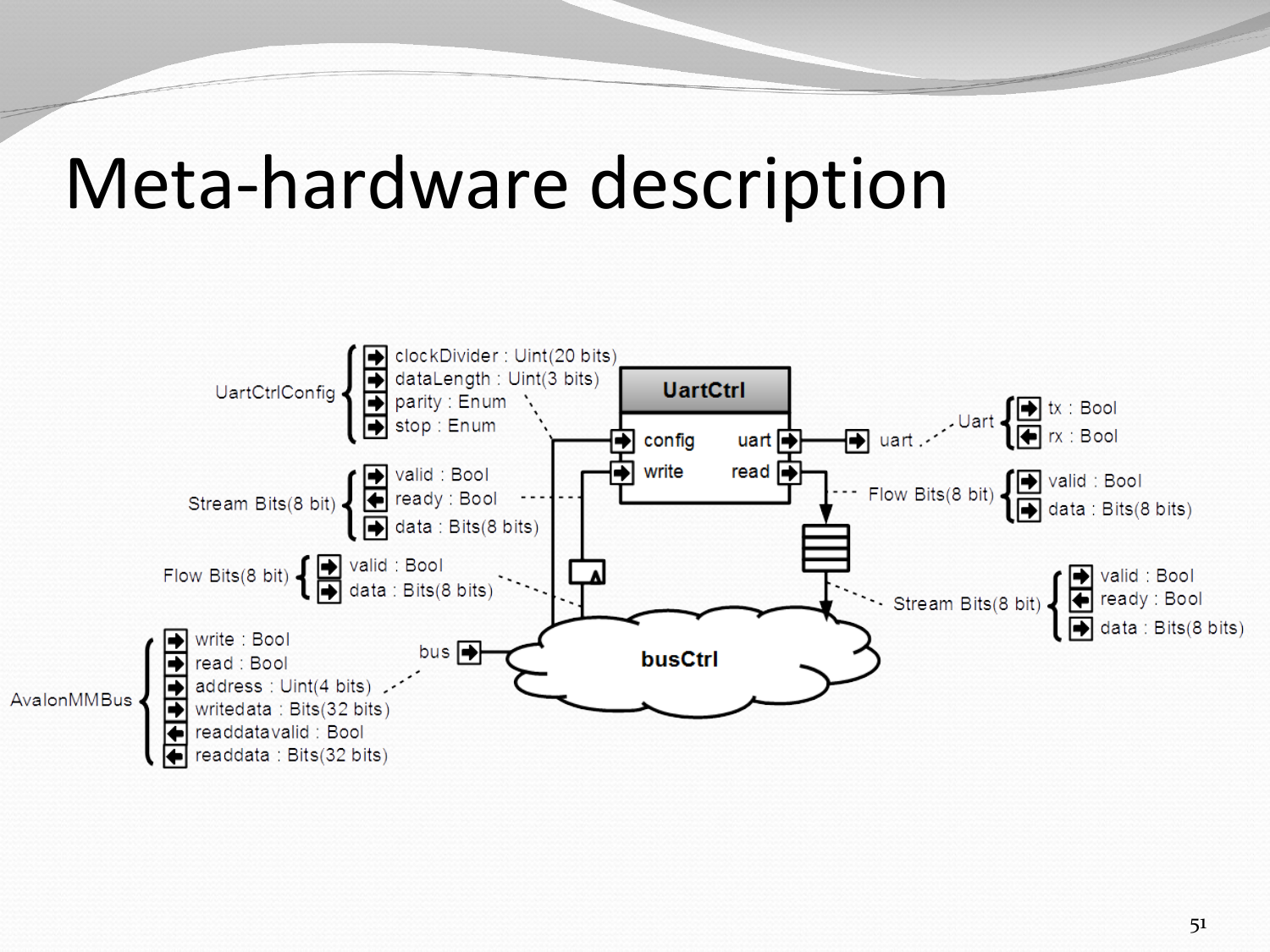

| Name              | <b>Type</b>            | <b>Access</b> | <b>Addres</b> | <b>Description</b>                                                                                       |
|-------------------|------------------------|---------------|---------------|----------------------------------------------------------------------------------------------------------|
| clockDivider UInt |                        | <b>RW</b>     | $\mathbf 0$   | Set the UartCtrl clock divider                                                                           |
| frame             | UartCtrlFrameConfig RW |               | 4             | Set the dataLength, the parity and the stop bit<br>configuration                                         |
| writeCmd          | <b>Bits</b>            | W             | 8             | Send a write command to the UartCtrl                                                                     |
| writeBusy         | <b>Bool</b>            | R             | 8             | Bit $0 \Rightarrow$ zero when a new write Cmd could be sent                                              |
| read              | Bool / Bits            | R             | 12            | <b>Bit 7 downto 0</b><br>$\Rightarrow$ fifo pop payload<br>$\Rightarrow$ fifo pop valid<br><b>Bit 31</b> |